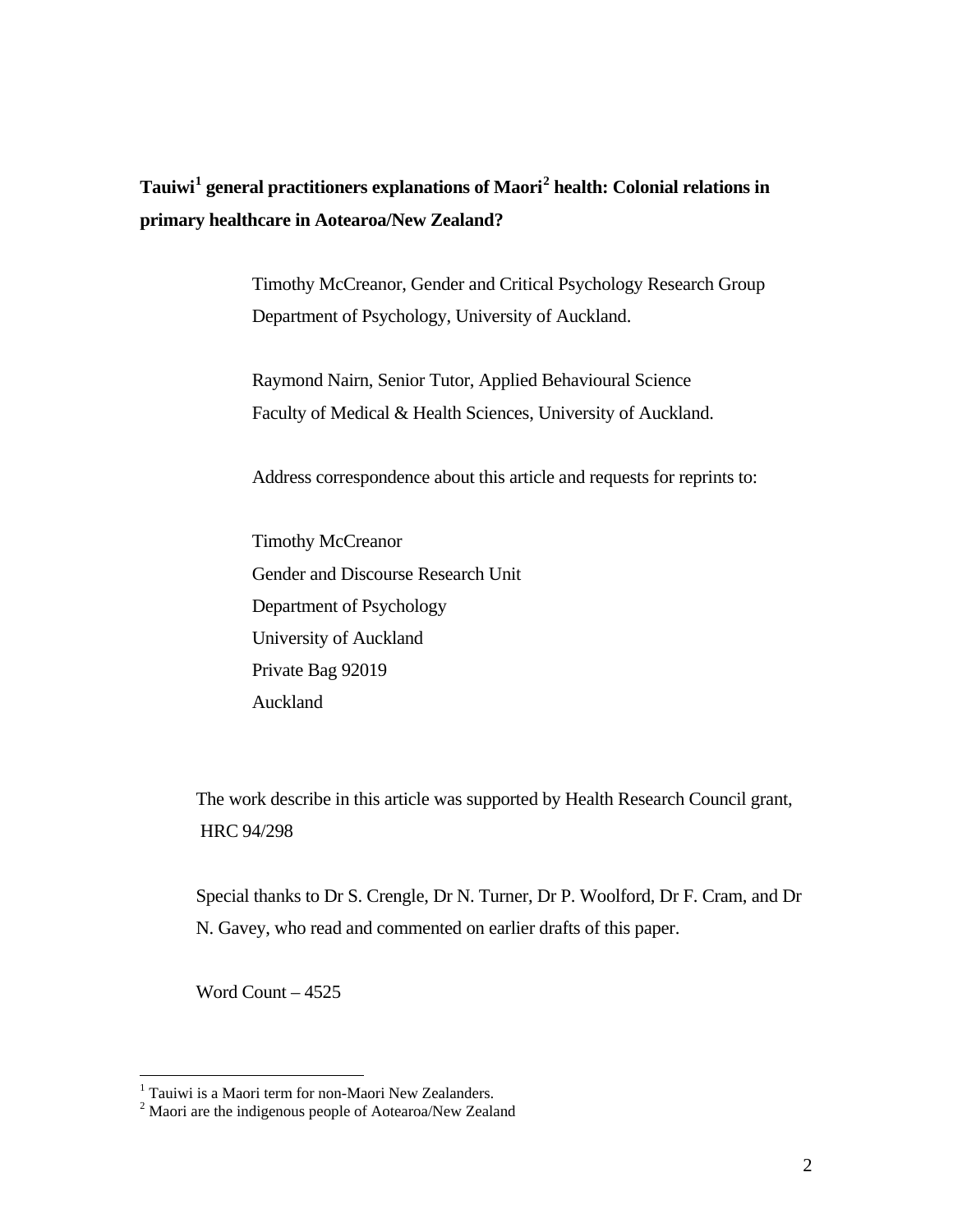## **ABSTRACT**

This paper reports initial findings from qualitative research investigating how general practitioners talk about Maori health. Transcripts of semi-structured interviews with 25 general practitioners from urban Auckland were subjected to critical discursive analyses. Through this process of intensive, analytic reading, interpretative repertoires – patterns of words and images about a particular topic – were identified. This paper presents the main features of one such repertoire, termed Maori Morbidity, that the general practitioners used in accounting for poor Maori health status. Our participants were drawing upon a circumscribed pool of ideas and explaining the inequalities in health between Maori and Tauiwi in ways that gave primacy to characteristics of Maori and their culture. We discuss the implications of this conclusion for relations between Maori patients and Tauiwi doctors in primary healthcare settings.

(129 words)

Keywords: Maori health status, primary healthcare, qualitative research, critical discursive analysis, interpretative repertoire.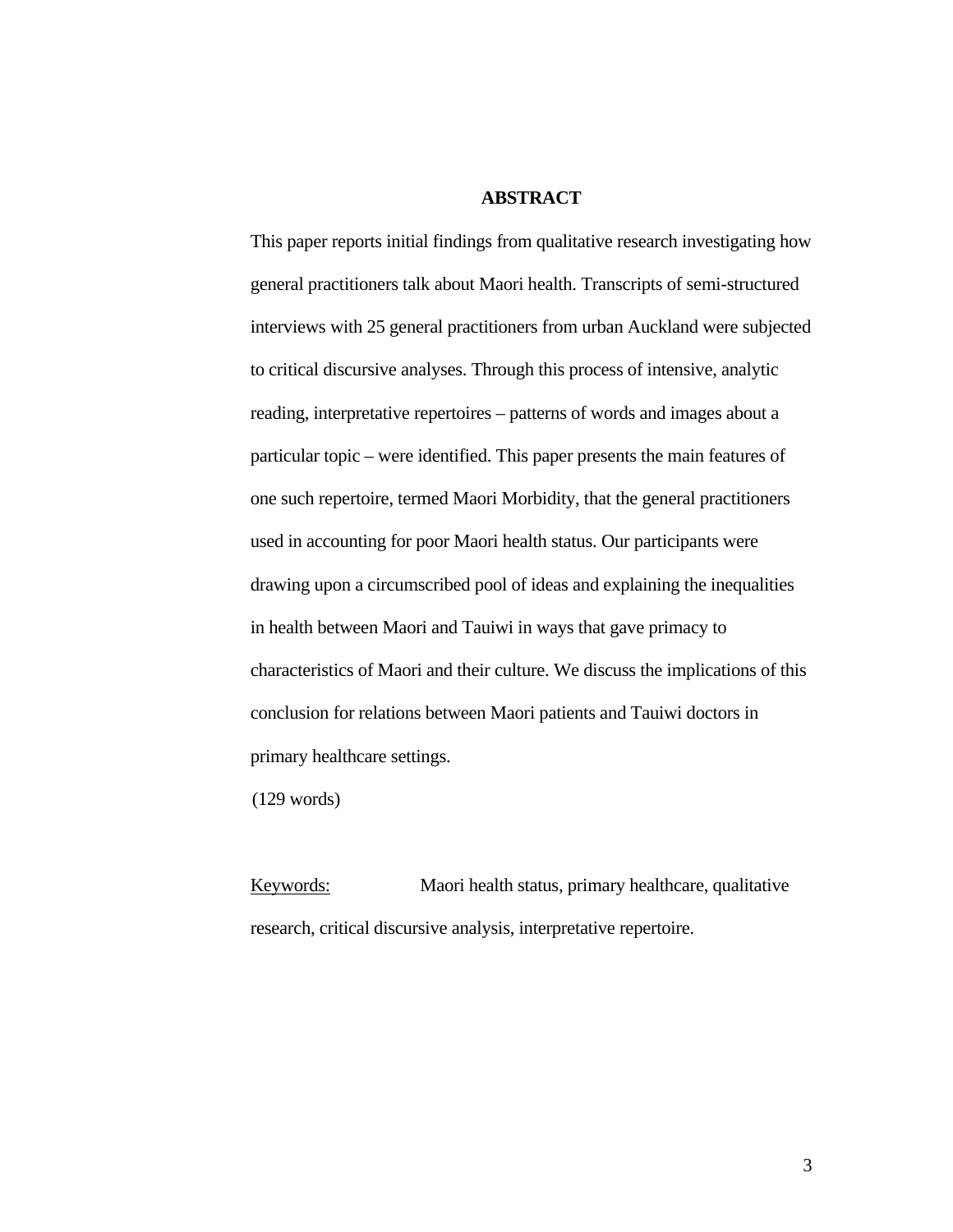#### **Introduction**

Despite improvements over the last fifty years (MoH, 1999; Pomare, 1980) the health of Maori remains far worse than that of Tauiwi (non-Maori) New Zealanders (Davis, Beaglehole and Durie, 2000; Howden-Chapman and Cram, 1998; Pomare, 1995). Commonplace explanations of these and other inequities overtly and subtly blame Maori for this state of affairs (Nairn and McCreanor, 1990, 1991; Wetherell and Potter, 1992) without necessarily considering the wider context in which health and other issues are embedded. Acknowledgement that the well-being (including health) of both Maori and Tauiwi is established within the existing power relations of dominance and exploitation which originated in the European colonisation of this country (Durie, 1994; Walker, 1987) is rare among Tauiwi.

Even more unusual would be an awareness of the crucial role that language plays in the reproduction of such a status quo (Billig et al, 1988; Wetherell and Potter, 1992). Sayings such as "actions speak louder than words" or "sticks and stones will break my bones..." underpin the Anglophone understanding that words are of lesser consequence than actions, an understanding that obscures the ubiquitous achievement of material outcomes through talk (Atkinson and Heritage, 1984). We argue from a constructionist position (Berger and Luckman, 1971; Gergen, 1990) that rather than being a neutral medium for the transmission of information, language is actively involved in the construction of meaning. As the preeminent form of social action, language has a frontline role in the maintenance of power relations both via mass media (Teo, 2000; van Dijk, 1989) and in inter-individual interactions (Seidel, 1985; Wetherell, 1998). Further, language shapes the context of its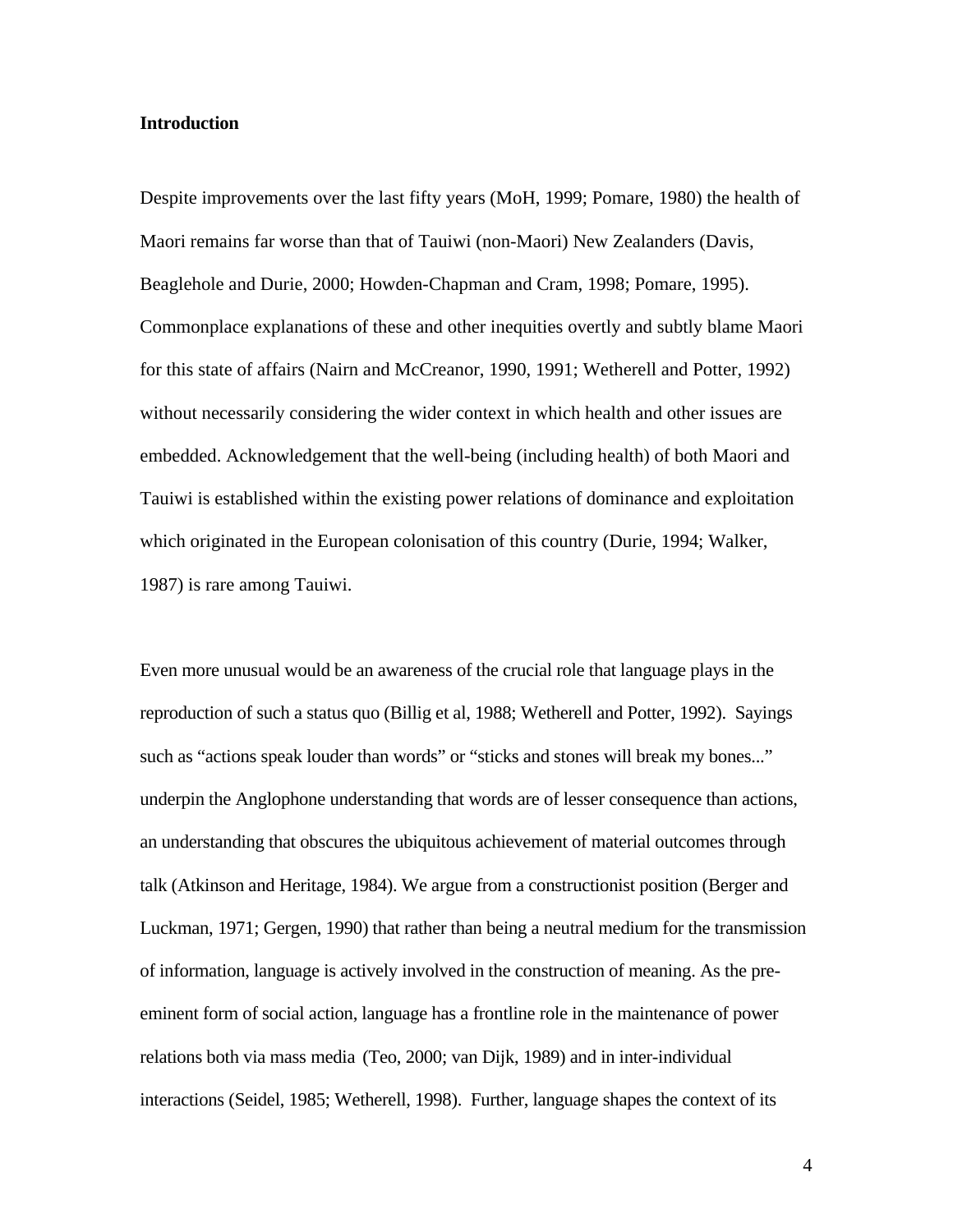own use constructing and transforming identities, relationships, knowledges and beliefs (Fairclough, 1992; Gavey, 1989). The study of language in action is thus a fruitful approach to understanding how power is manifest, implications for social practices (Edwards, 1995) and for social change.

The revelatory character of such analyses is evident in the growing body of studies of lay accounts of health and illness (Ogeden, 1997; Radley, 1999) and of strategies for coping with illnesses (Pollock, 1993; Radley, 1993). We see our project as contributing to the subset of health psychology research that, by analysing the discourses of professionals who work within dominant social institutions, demystifies the power relations that in part determine health care outcomes (Ingham & Kirkland, 1997; Malson, 1997; Ussher, 1992; 2001).

Our project is part of the broad "discursive turn" in social science (Gergen, 1990; Harre and Gillet, 1994) which includes the application of such approaches to health research (Ryan and Denz-Penhey, 1996; Radley and Billig, 1996). Underpinning this work is the growing understanding of the role of talk in negotiating, confirming and challenging social realities (Wetherell and Potter, 1992). Discourse analysis, the primary tool for this research, has been presented in detail by various authors (Parker and Burman, 1993; Potter and Wetherell, 1987). More recently these approaches especially where attached to a social change agenda have come to be known as "critical discursive psychology" (Edley, 2001). Such techniques are well-suited to the description of patterns or themes which are evident in talk on a particular topic (McCreanor, 1996). These patterns have been conceptualised as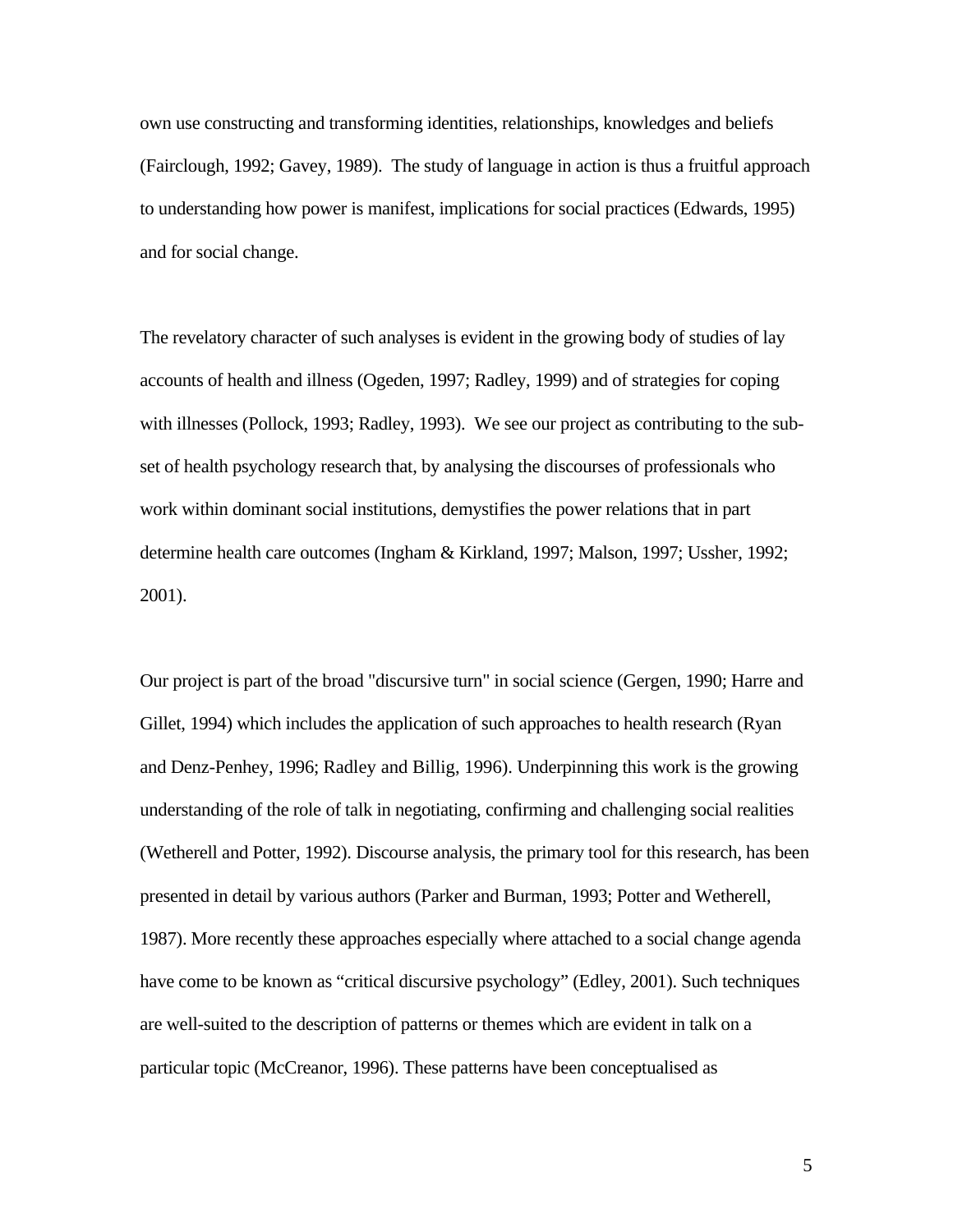interpretative repertoires (Potter & Wetherell, 1987; Wetherell, 1998) – clusters of ideas, argumentative forms and usages available to speakers. As such they can be considered as resources (Parker, 1992; Potter and Wetherell, 1987) for discussion of a topic, simultaneously legitimating and constraining what counts as valid argumentation. These resources are shaped by the ideological and discursive contexts in which they are developed and used (Billig et al, 1988). Description of the patterns helps to foreground and question assumptions routinely concealed by the everyday understanding of social practices (Antaki, 1989), informing discussions and debates about social change.

Primary healthcare is a set social practices in which language plays a central constitutive role. As such it is a rich site for understanding the social relations that characterise this important part of human experience. Some discursive dimensions of doctor-patient communications have been investigated and findings highlight the power relations between the two roles and the material effects of communication on medical intervention and outcome (Kaplan, Greenfield and Ware, 1989; Silverman, 1987; Simpson et al, 1991). In the area of intercultural interactions and health there is a literature which begins to link racial discrimination and negative health indices. For example Krieger and Sidney (1996) found elevated blood pressures among American blacks who take a passive stance on discrimination compared to those who challenge or resist unfair treatment. Other studies have corroborated this finding suggesting correlations between stressors relating to race relations at work (Dressler, 1990; James et al, 1984), in movies (Armstead et al, 1984) and in interpersonal confrontations (Kreiger, 1990), and health problems. While these studies are based in traditional individualising psychological paradigms, we argue that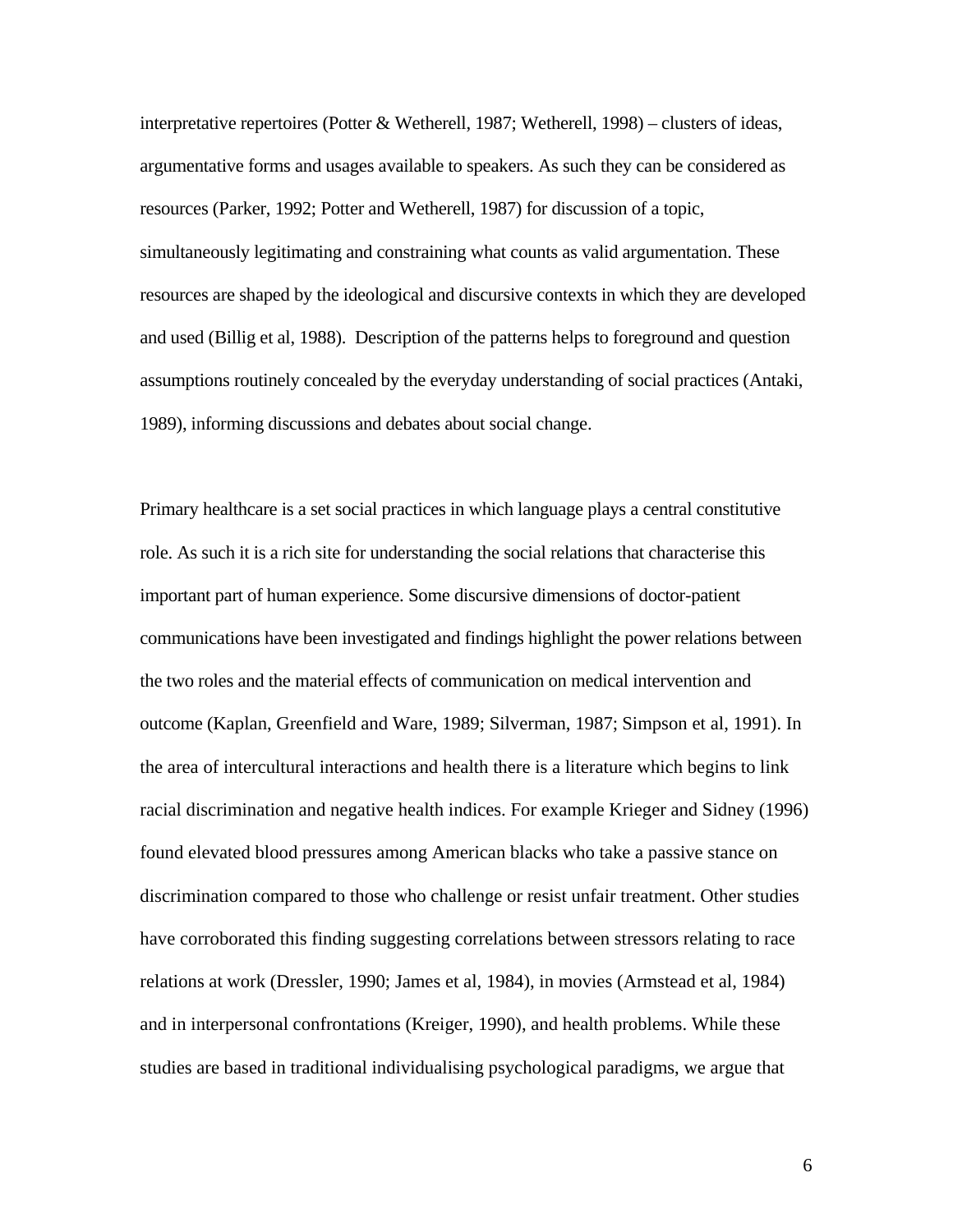such systematic effects are to be expected from articulations of power/knowledge through dominating discourses. If such effects are observable in these everyday situations it is likely that they could be active in many social scenarios including those of the primary healthcare consultation. While there is some published research that begins explore such relations for Aotearoa/New Zealand (Stanhope and Prior, 1976) we found only a skeletal literature which investigates the discursive resources upon which these relations are built within colonial societies (Hunter and Fagan, 1994; Paul, 1998).

#### **Background**

This paper presents part of a qualitative research project in which independently collaborating Maori and Tauiwi teams (cf Cram, 1997; Cram et al, forthcoming) investigated the ways in which Maori users of primary healthcare services and Tauiwi general practitioners talk about Maori health. The researchers decided that interviewing Maori and Tauiwi separately on the topic of Maori health would provide a strong foundation for understanding the similarities and differences in the linguistic resources each group had to draw upon. It was agreed that cultural matching between researcher and participant would facilitate data collection and analysis; in the context of Maori/Tauiwi relations in Aotearoa/New Zealand, intercultural exchanges are constrained on sensitive topics, including Maori health, by the anger, guilt and other emotions they engender. In building an interview database from these sources, we assumed that our participants would deploy the discursive resources salient to their arguments and positions in relation to Maori health. Our interest here is in what resources are drawn upon and the ways in which they are articulated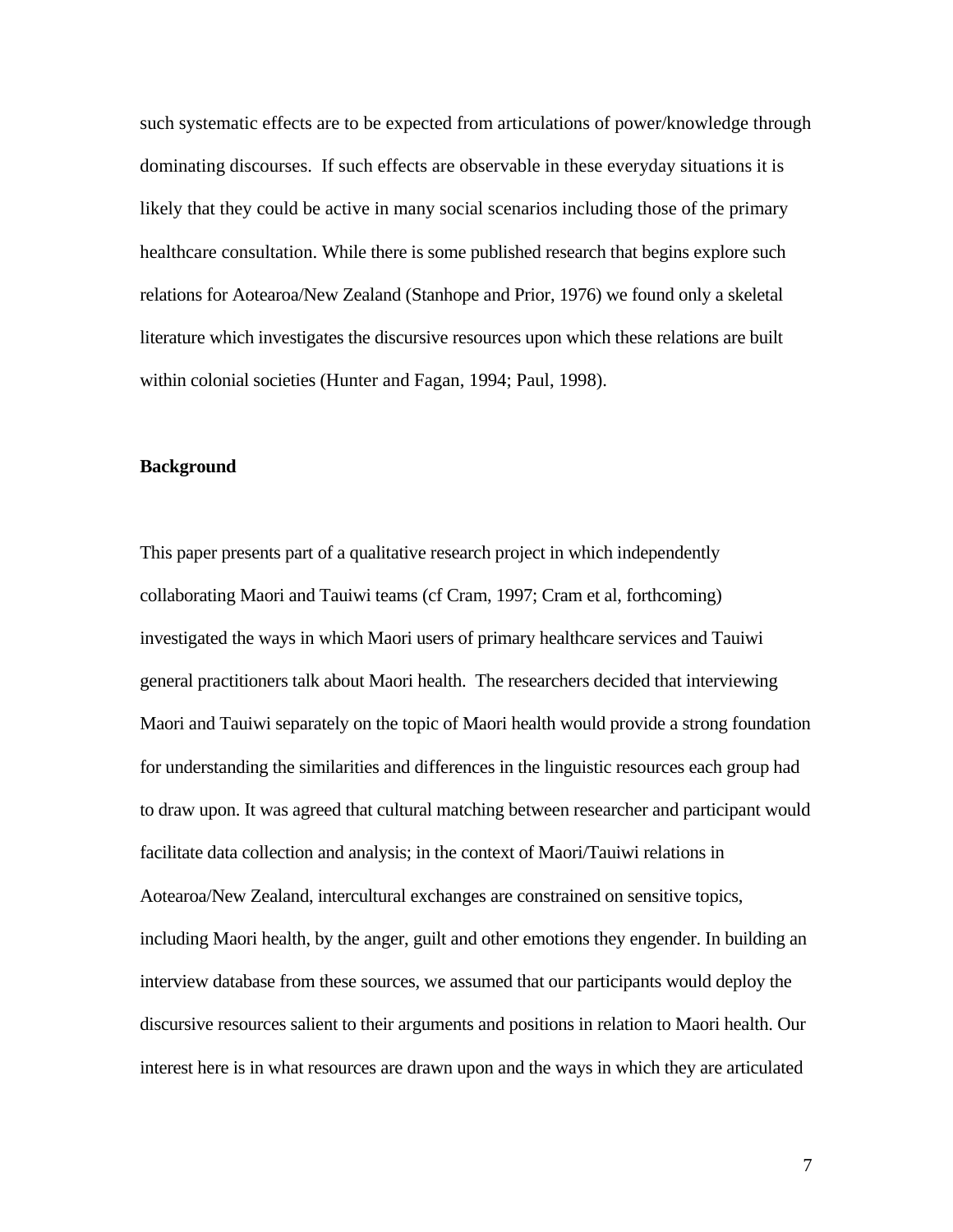rather than on the content of the talk as a signifier of characteristics of the individual speaker. The goal of the research is not to judge participants on their positions in relation to Maori health, but to examine the discursive resources and the ways in which they serve to reproduce particular meanings and practices of salience to Maori health.

In this paper we begin our reporting by focusing on the description of one of ten interpretative repertoires<sup>[3](#page-6-0)</sup> drawn upon by our informants in their talk about Maori health. Such repertoires are assumed to reflect accessible and acceptable linguistic resources available to the speakers talking on the topic. These resources, because of their limited content and patterning of form, both enable and constrain discussion of the subject. For us a key interest was the extent to which our participants' interpretative repertoires could be used to explain, endorse, constitute or contest the commonplace interpretation of Maori health. We argue that the findings impact on outcomes of the interaction between Maori patient and Tauiwi general practitioner and extend understanding of communication in such interactions.

#### **Method**

In this section we report on the data gathering and present our analytic methods in an effort to make our procedures as transparent and accessible as possible. As the Tauiwi team we were responsible for the conducting of interviews with Tauiwi participants, archiving and

<span id="page-6-0"></span><sup>&</sup>lt;sup>3</sup> The remaining repertoires are the subject of a further paper currently under preparation. They include resources focussed on Maori identity, gender, history, Maori health theory and practices, Maori health initiatives, style of working with Maori, Maori compliance and intercultural relations.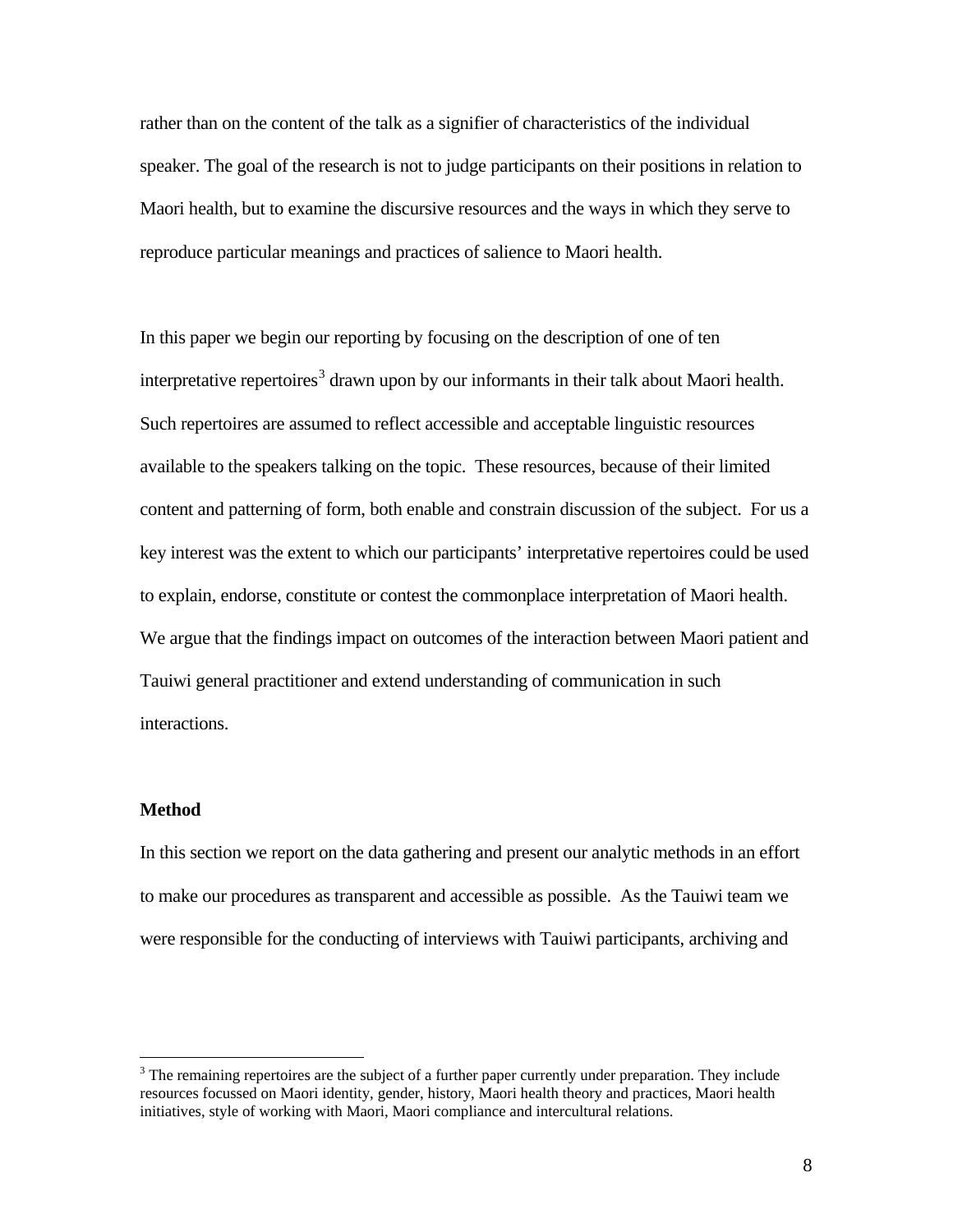analyses of these data, and writing up the study in consultation with our Maori colleagues, Professor Linda Smith and Dr Fiona Cram<sup>[4](#page-7-0)</sup>.

Having finalised the design, we carried out 25 semi-structured interviews with GPs from the Auckland urban area. Consultation through informal GP networks enabled us to ensure the depth and richness of the database by selecting participants of diverse experience, age and gender. In the interviews the researcher encouraged the participant to address the following topics:

- 1. Differences between Maori health and that of other patient groups.
- 2. National statistics on Maori health
- 3. Historical health status of Maori.
- 4. Traditional Maori health models and practices.
- 5. Differences in practices in working with Maori and other groups.
- 6. Gender differences in working with Maori.
- 7. Dimensions of Maori health

The interviews were audiotaped and transcribed verbatim, without punctuation, as this was suitable to the form of analysis planned. The transcription was checked against the audiotape by the researcher (TM), the participant given a pseudonym, and returned with the request that the participant read it with a view to accuracy, comfort with content and suggestions over masking that might be needed to preserve anonymity. A phone call

<span id="page-7-0"></span> <sup>4</sup> Professor Smith is Director of the International Research Institute for Maori and Indigenous Education at the University of Auckland. Dr Cram is Senior Researcher in the same organisation.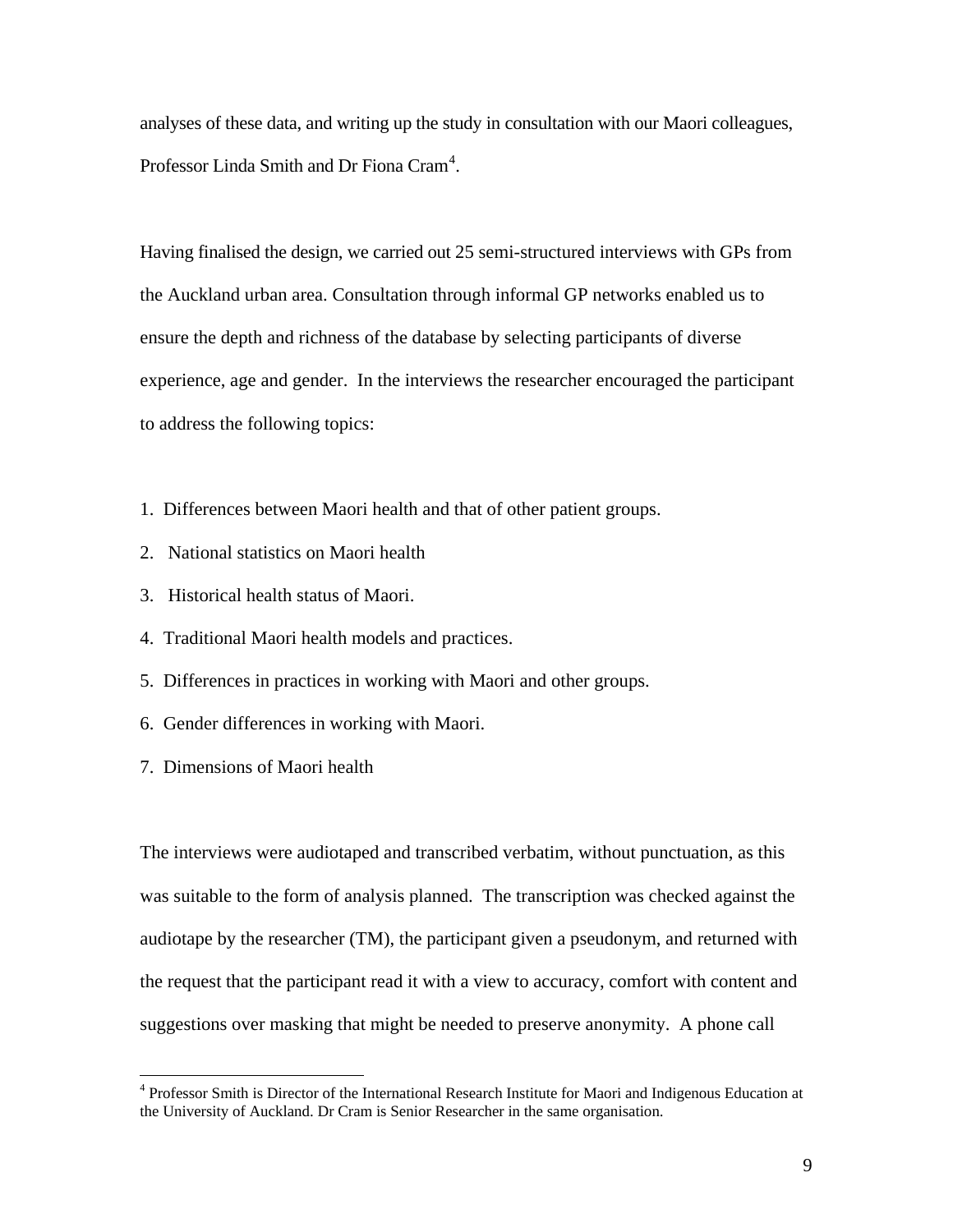ensured that the participant was happy that the transcript be incorporated in the database. All participants agreed to the inclusion of their transcript and only four required (minor) amendments to the transcript.

Our data include the audiotapes and transcripts of the interviews (501 pages of text) which are evaluated and described using critical discursive analysis (Edley, 2001; Wetherell, 1998). This qualitative approach requires detailed readings of the body of transcripts in order to develop a systematic description of the ways in which language is deployed to establish and defend various positions on a topic. The analysis was worked primarily from the texts but frequent reference to the tapes was made in order to clarify ambiguities or to elucidate the nuances of what was said (e.g. pauses, inflection, irony). This process of disciplined reading of data establishes an overview of the data pool which facilitates the search for linguistic and rhetorical regularities and variations in the way diverse resources are marshaled to legitimate particular claims and counterclaims on a topic. Critical discursive analysis requires the researcher to attend to the detail – vocabulary, tense, choice of pronoun - and also to the more global characteristics of the text such a metaphor, imagery, rhetoric and meaning. The focus on subtle discursive process highlights assumptions, ambiguities, omissions and generalisations, in the explication the diverse themes apparent in the transcripts. Verbatim texts or sections of text which use such themes (at first rather loosely defined) are collated into files. The patterns of ideas, images, linguistic and rhetorical forms are clarified by further intensive reading of the files, allowing the researchers to describe and illustrate the content and function of the interpretative repertoires so constituted.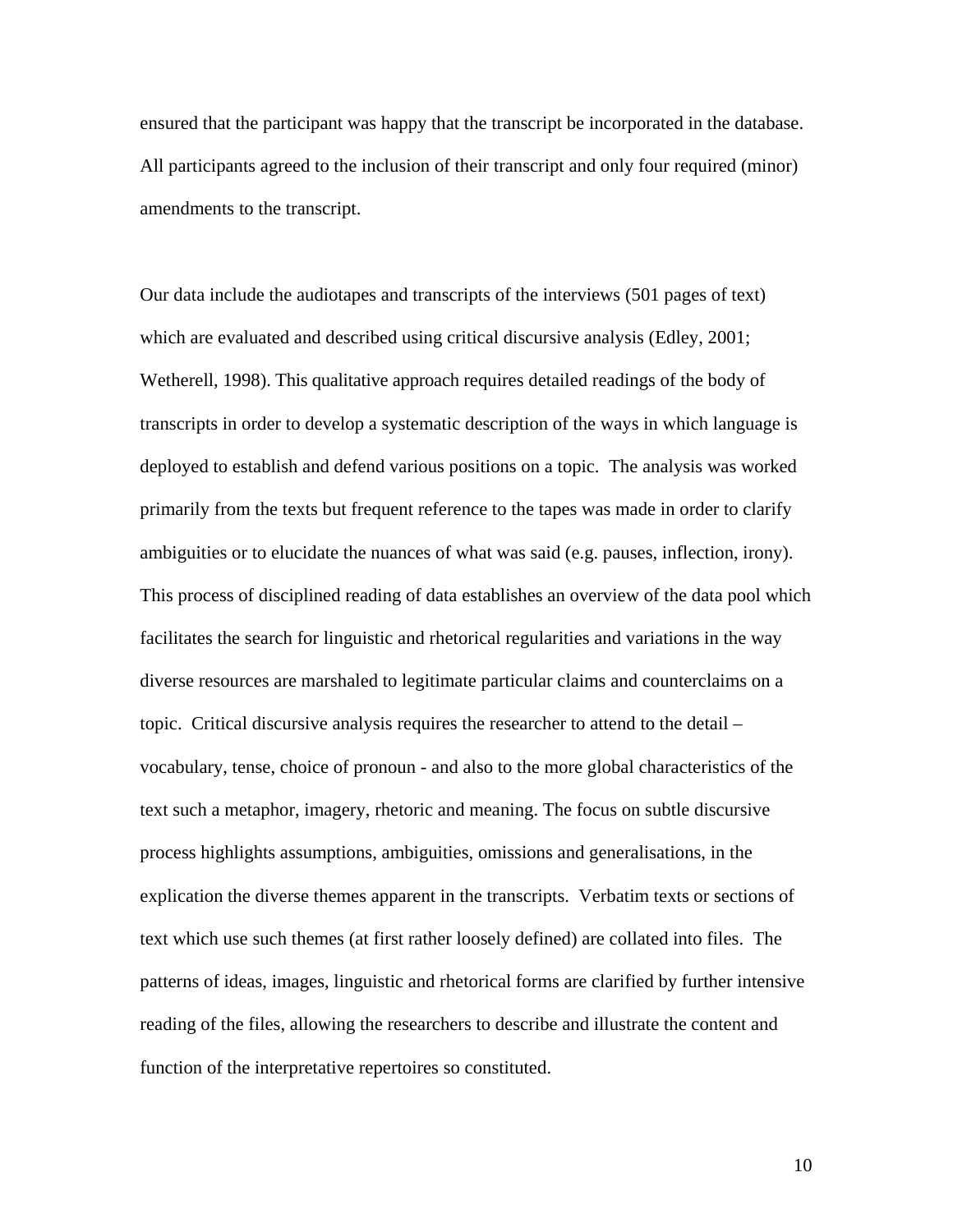#### **Results**

The repertoire we called Maori Morbidity is derived from the data in which participants talk about disparities between Maori and Tauiwi mortality and morbidity. Participants' explanations of Maori health profiles and their own personal experiences in working with Maori patients provided 43 excerpts from 21 of the 25 participants amounting to 61 pages of text. Participants' talk on Maori morbidity drew on conflicting patterns of ideas. One set downplayed any difference between the morbidity of Maori and Tauiwi. Another highlighted the parlous state of Maori health and promoted a notion that Maori health is in crisis. While both sets of ideas can be drawn upon to take positions on the issue of Maori health, we restrict our presentation to the latter which was more common in the data.

Most participants endorsed research-based profiles of Maori morbidity and drew upon explanatory resources congruent with established medical model notions to account for them. We suggest that these resources can be considered as a multifaceted, interpretative repertoire. We found a number of distinct but complementary elements, any or all of which could be deployed for the purpose of explaining the current health status of Maori. In this section we present a series of exerpts which draw upon these diverse elements, along with our analyses of these data.

The importance of genetic factors in the health of individuals and populations was often stated, assumed or asserted on the basis of research literature and practical experience.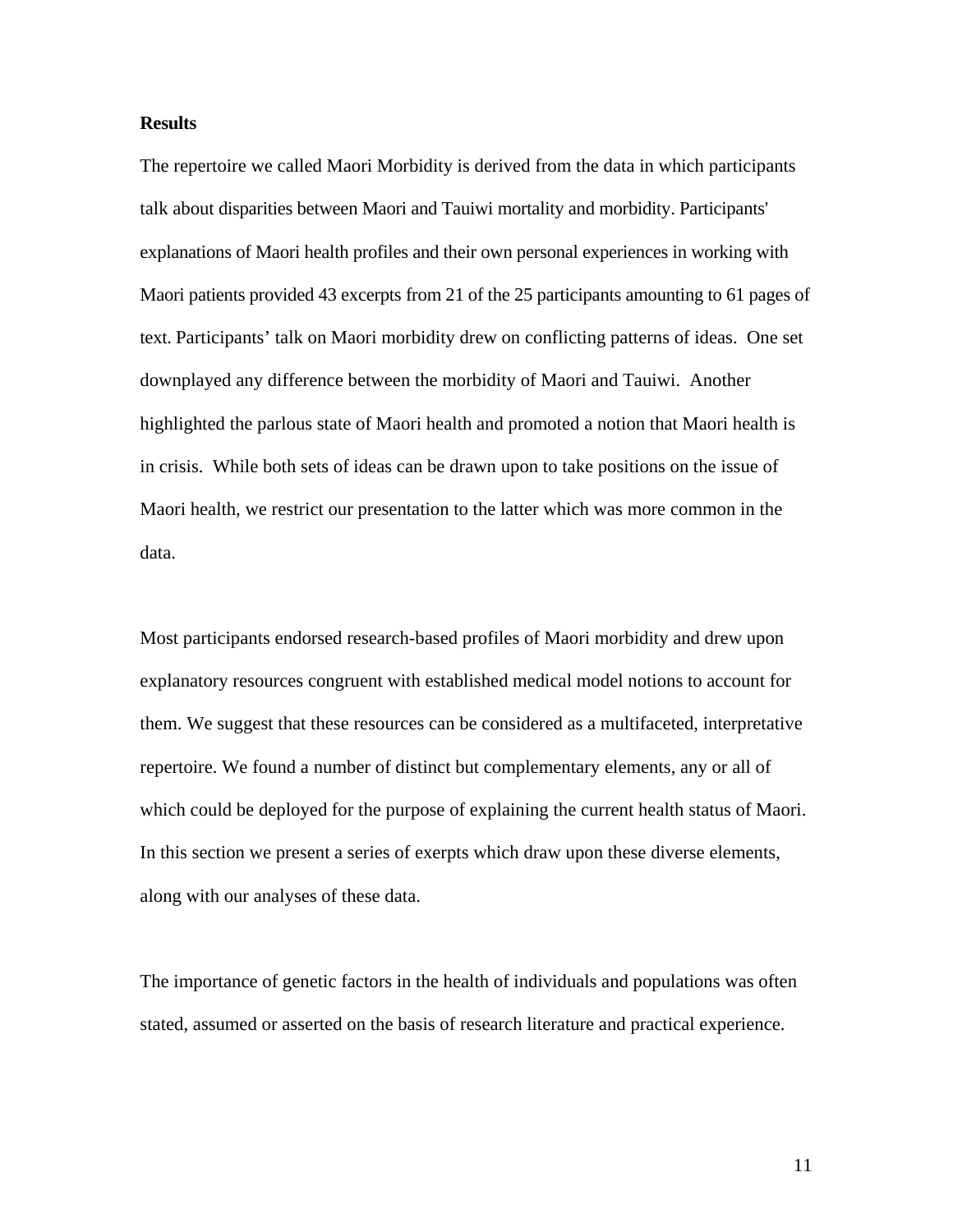QUINN: I get the feeling that some of the bugs that are out there in this country have origins in Europe … the immune system learns its responses over many generations and yet relatively speaking perhaps Maori children haven't had that same exposure to the same illnesses for generation after generation (p7-8)

Here, Quinn invokes the role of inheritance in the form of a lack of resistance to infectious diseases to explain Maori susceptibility. Maori have too short a history of exposure to European diseases for genetic adaptations to take place. While this is not overtly blaming, it constitutes Maori morbidity as a fact of nature, presumably to be accepted as regrettable but beyond the responsibility of the health professional.

Other participants highlighted the interrelation of genes and environments.

NOBLE: Yes I think they're [causes of Maori ill-health] multifactorial … if you're looking at things like heart disease and diabetes then cultural dietary background … there's a genetic predisposition there, there's genes involved and I think there's also the effect of socioeconomic status as well (p2)

Noble makes explicit the assumption that health is the product of interactions between genetics and environment, where in this talk, environment includes cultural and socioeconomic influences. In our data base overall, this notion of inheritable resistance and genetic predisposition to various conditions was the main explanation offered for Maori morbidity in relation to both infectious and non-communicable disease. As a discursive resource these explanations locate significant causal factors of Maori ill-health as essential characteristics of Maori individuals and populations.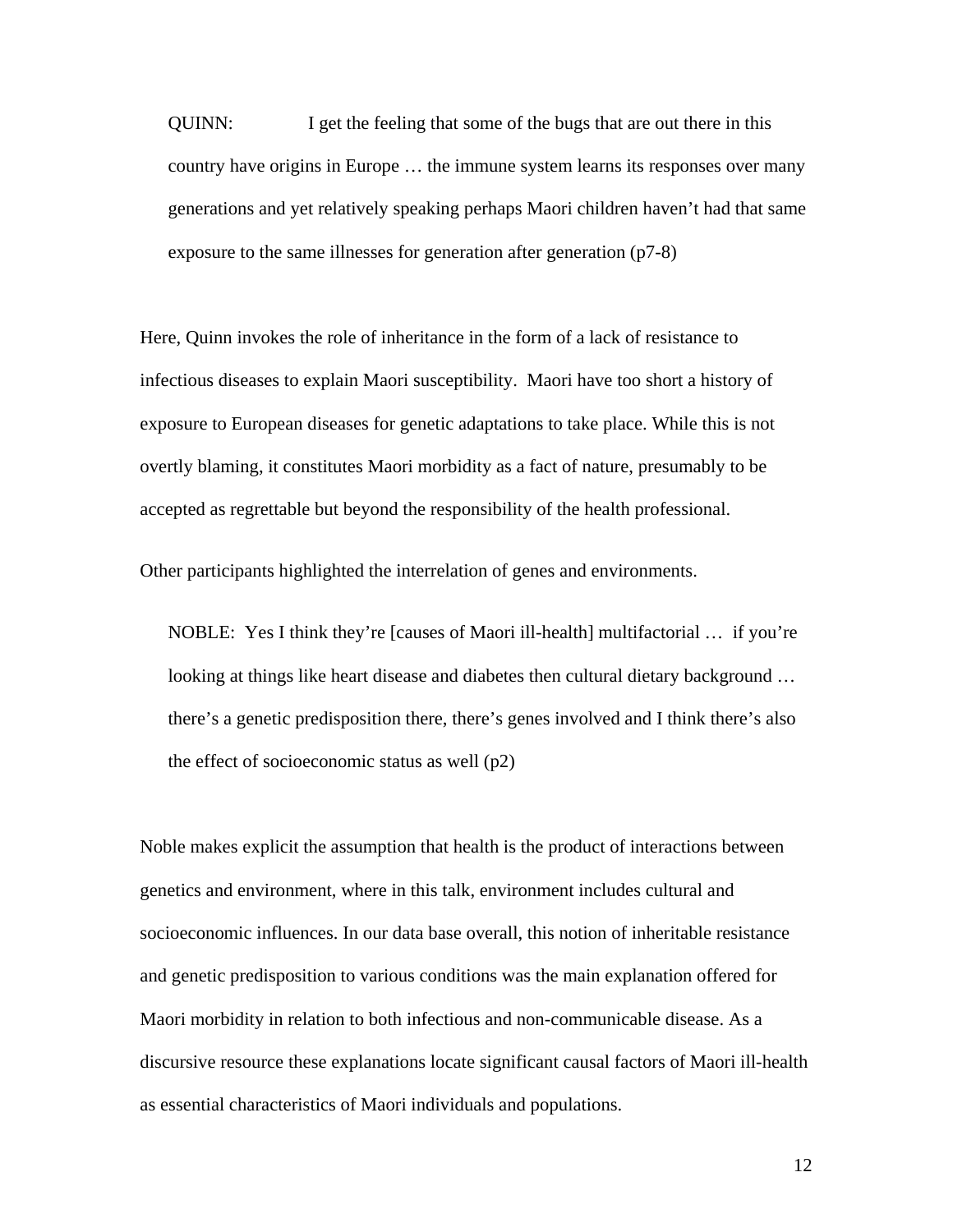Of the environmental factors drawn upon by participants the two key variables, socioeconomic status and culture, are commonly depicted as overlapping and complex. Socioeconomic status is seen to have both direct and indirect effects on health.

NOBLE: I think there's also the effect of socioeconomic status as well … its a lot harder to eat correctly if you're on a limited budget than it is when you've got access to fruit and more expensive things out of season in terms of maintaining the diet (p2)

Diet provides a clear example of the impact of low socioeconomic status. Poverty imposes a restriction in range and quality of foods so nutrition and health suffer. The implied reliance on cheaper, poor quality foods, can impact directly on medical conditions or contribute to dietary imbalances which pre-dispose the individual to illhealth. Other participants referred to rental accommodation, mobility of families, and the bleakness of life close to the poverty line as other impacts.

The second major environmental factor is culture in the broadest sense. In these data culture includes contemporary social organisation as well as elements of what might be termed traditional Maori culture. Maori are said to operate from a family-based collaborative culture which places the welfare of the group above that of the individual and therefore involves priorities that are different from those of other population groups. Participants stressed negative consequences of such social organisation including an inability to fit in with Tauiwi systems.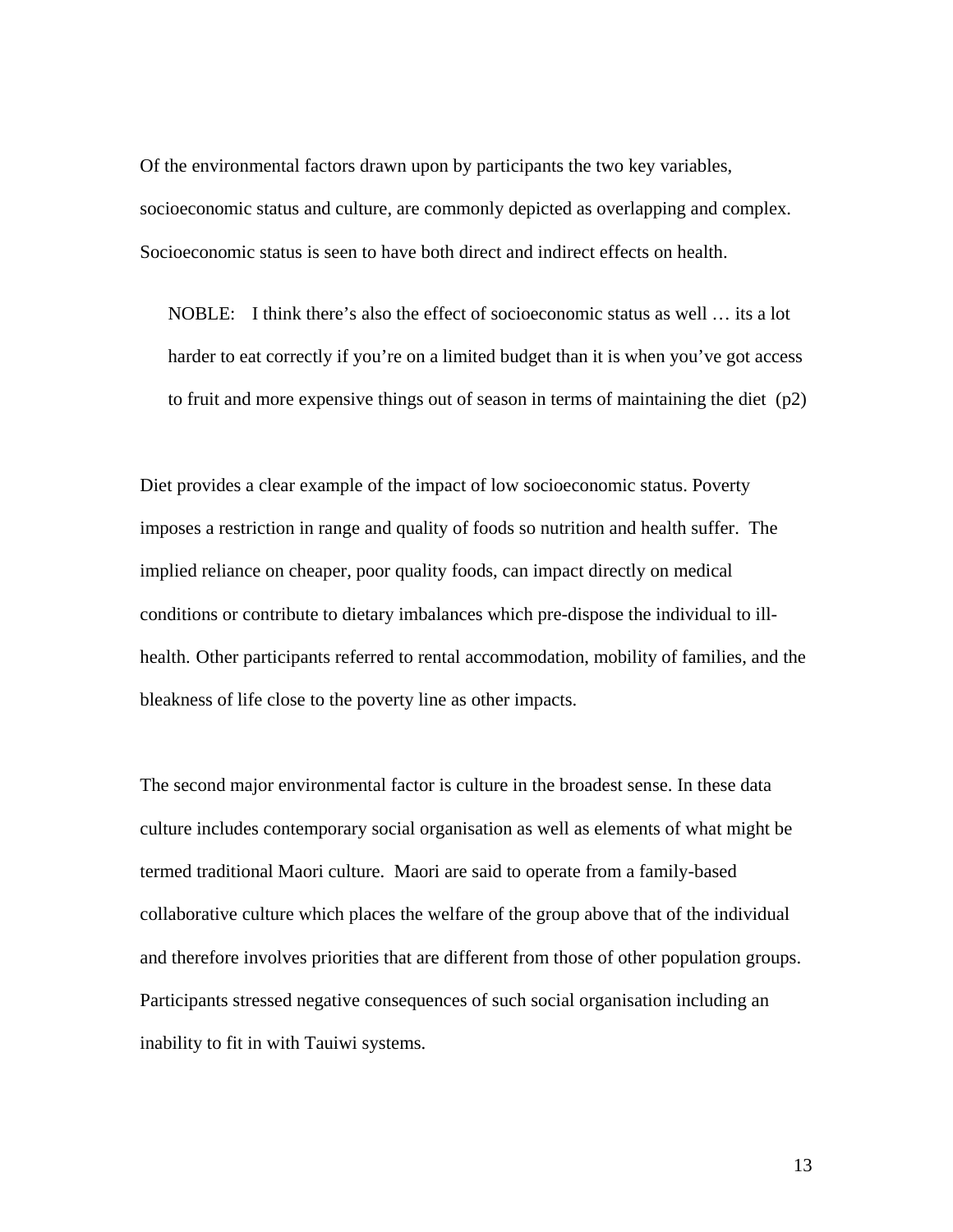RODGERS: I feel maybe one of the things is the way they think of health and disease and going to the doctor ... maybe access is another thing being things like transport money social things ... if you've got a large family or you're living with people that you've got lots of commitments to you can't just say 'well I've got a doctor's appointment' ... I mean we get lots of cancellations … they'll come in later and say 'well I couldn't make it that day because I had to take my Auntie to so and so' you know ... they're not as nuclear so they have a lot more commitments with the extended family and those things are more important than the doctor's appointment ... and I don't know if it's because of rental accommodation the fact is that Maori ... families seem to move more so you don't often get them where they've had one same family doctor for years so the family history and notes [are missing] ... (p13)

Here, Rodgers works together several perceived cultural features of Maori social organisation any of which may impact on health. Prioritising the family over the doctor, residential mobility, lack of continuity of care and absence of medical history are manifestations of "the way they think of health". Again the problem is located with Maori and in this instance in an aspect of Maori worldview. Aside from the mundane effects noted by Rodgers, other participants noted major impacts of socialisation within contemporary Maori cultural settings. Cycles of neglect and abuse are a key example.

HENNESSEY: I think a lot goes actually back to what the generation has done before … like you've got a generation that will introduce your younger generation to alcohol and cigarettes very young like before five sometimes ... I think the recurrent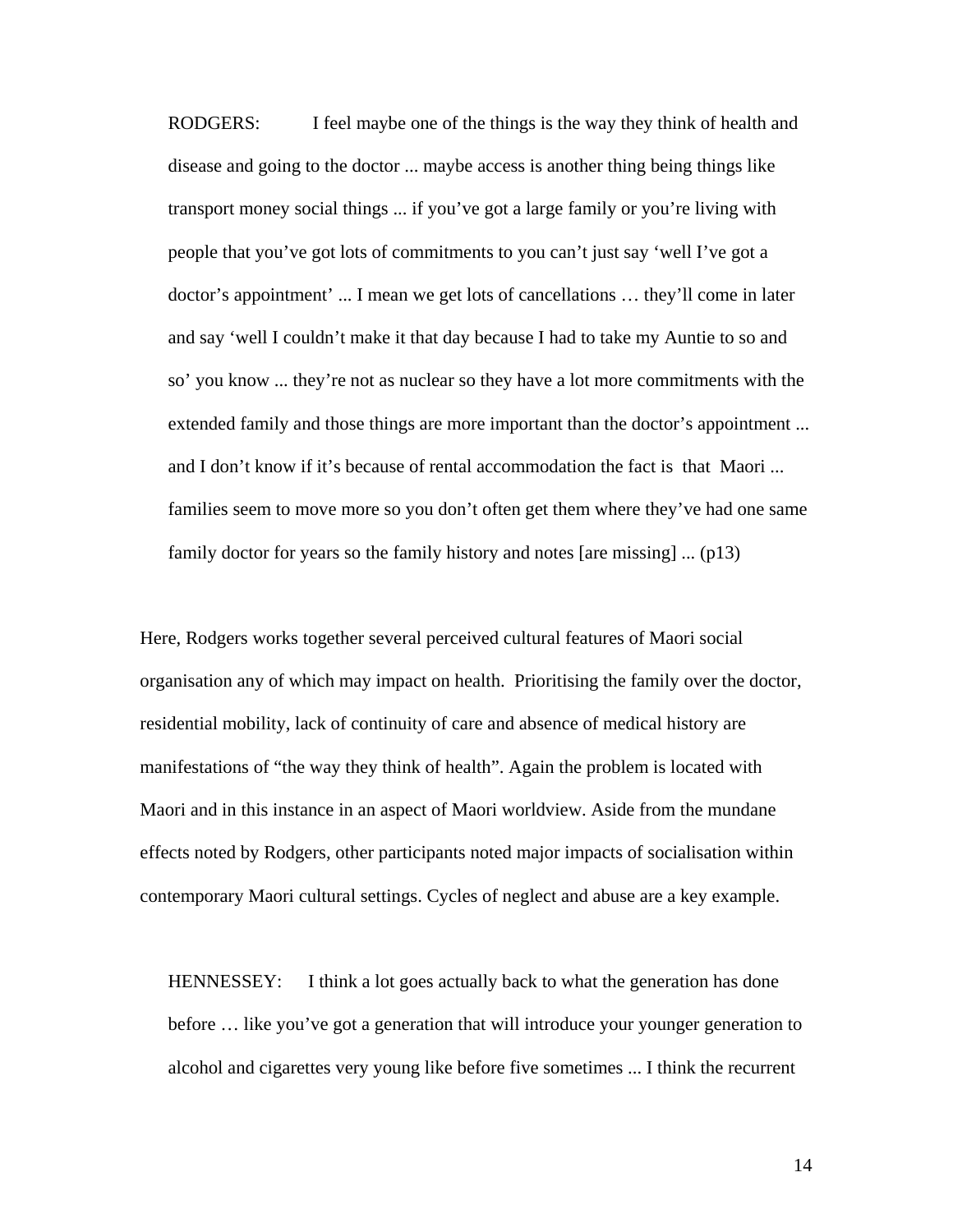ear and throat infections in children that cause a degree hearing problems relate to learning difficulties which relate to low school performance and early dropping out of school which obviously leads to unemployment ... and most of the people that I see struggle like that are people who are unemployed … but they spend their time drinking and smoking … a lot of it is the women ... because the women have got the highest rate of lung cancers ... the men tend to end up smoking [being] violent [abusing] alcohol … I think a lot goes back to the breakdown of the basic nuclear family or the family structure (p17)

Hennessey captures the sense of the health implications from culture lost. The young are raised in an environment in which because of the damage to "the family structure", levels of care are reduced and levels of danger are raised. The example of hearing loss and its consequences which inevitably reproduce the cycle is but one of the diverse negative possibilities which afflict each generation in turn. Equally problematic, according to this account, is the early onset of tobacco and alcohol use with different but high probability outcomes for men and women. Similar understandings of the problems of getting Maori health issues onto a preventative footing were expressed by other participants. Tobacco use was a common concern.

FULLERTON: if you're depressed in the first place then its difficult sometimes …if smoking is a pleasure to have to give it up merely for the benefit of ones supposed lung health when in fact it might actually make you feel better at the time ...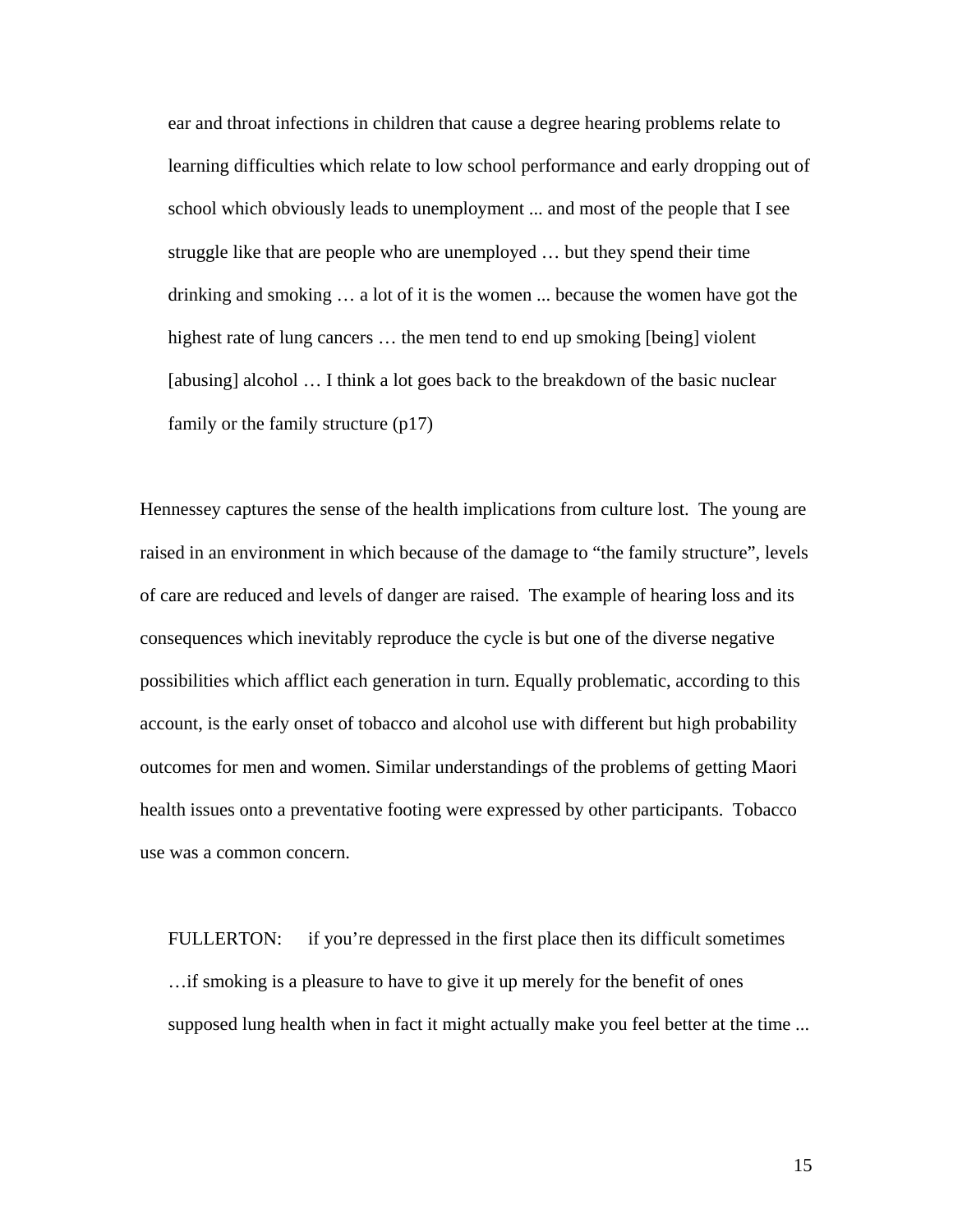so its a catch 22 too for a lot of them I think just letting go of one thing on the in the hope that they will feel better in a in another way (p3-4)

Fullerton argues that Maori are alienated from the practices of self-care because those seem to exacerbate their already dire immediate reality. She interprets this as a paradoxical situation for Maori and is thus able to understand why tobacco use might continue in spite of the dangerous side effects.

These facets of the cultural aspect of environmental influences on Maori health cover the cultural spectrum from the seemingly trivial behavioural traits observed firsthand by doctors, to Tauiwi representations of Maori philosophical positions. A number of participants raise positive aspects of culture such as spirituality and supportive extended family networks. However such claims are matched by rebuttals in the talk of other participants that marginalise or negate that positivity in relation to the practice of medicine. The overall impression is that Maori culture is a burden to Maori as they strive toward better health

From our analyses of all of the interview data relating to Maori ill health, we have drawn together a description of the common elements of this multifaceted repertoire which we can now present as a whole. Fundamental to the repertoire is the notion that the experiential view of Maori health from Tauiwi primary healthcare is strongly congruent with the position indicated by nationally collated data for Maori, and on this basis that Maori health is in crisis. Maori are more commonly and more severely afflicted by the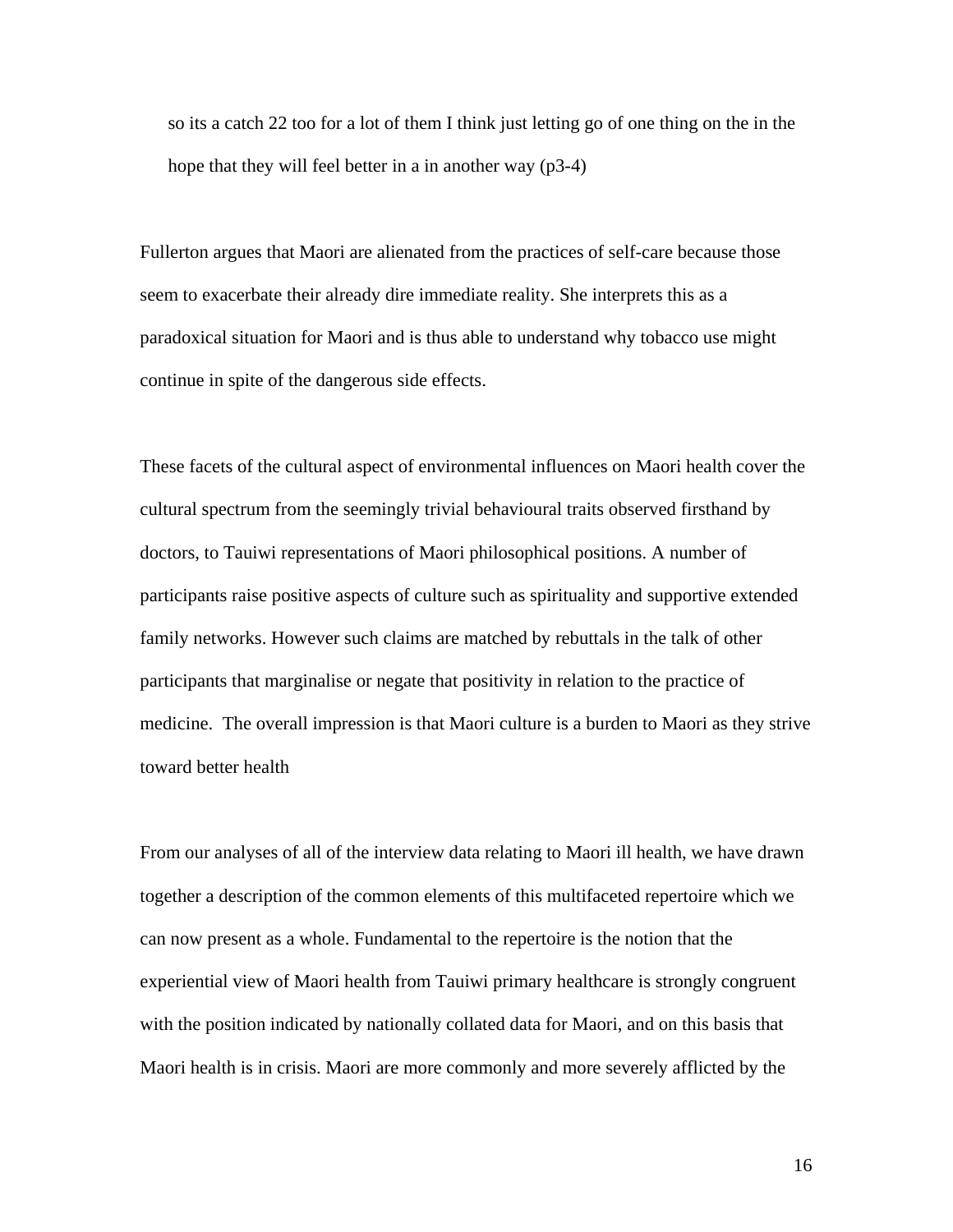broad range of acute and chronic conditions that affect the population as a whole. A second central element is the idea that Maori health is a product of the constitution and behaviour of Maori people, and of Maori social organisation. The differential between the health of Maori and that of the rest of the population turns upon interactions between genetics and environment (primarily socioeconomic status and culture) in a conventional medical model analysis. Peripheral to these ideas is a position in which uncertainties over Maori identity and the confounding effects of socioeconomic status are the basis for the idea that there is no significant difference between Maori and Tauiwi in population health status.

We have incorporated both sets of ideas despite their apparent contradiction because both are available for accounting for Maori health status (albeit in different ways) and both focus on the constitution and behaviour of Maori people, and on Maori social organisation. Whichever set of ideas is drawn upon, the effect is to minimise the significance of the historical and political contexts of Maori health.

#### **Discussion**

Qualitative research of the kind reported here has little to say about prevalence or the generality of its findings in populations beyond its participants. Should there be concern about the generality of the repertoire we have reported on here this could be assessed through a more substantial survey of practitioners. If the repertoire we have described is a widely used resource among GPs this is a cause of concern as it will inform and shape actual interactions between Maori patients and their (usually) Tauiwi doctor. However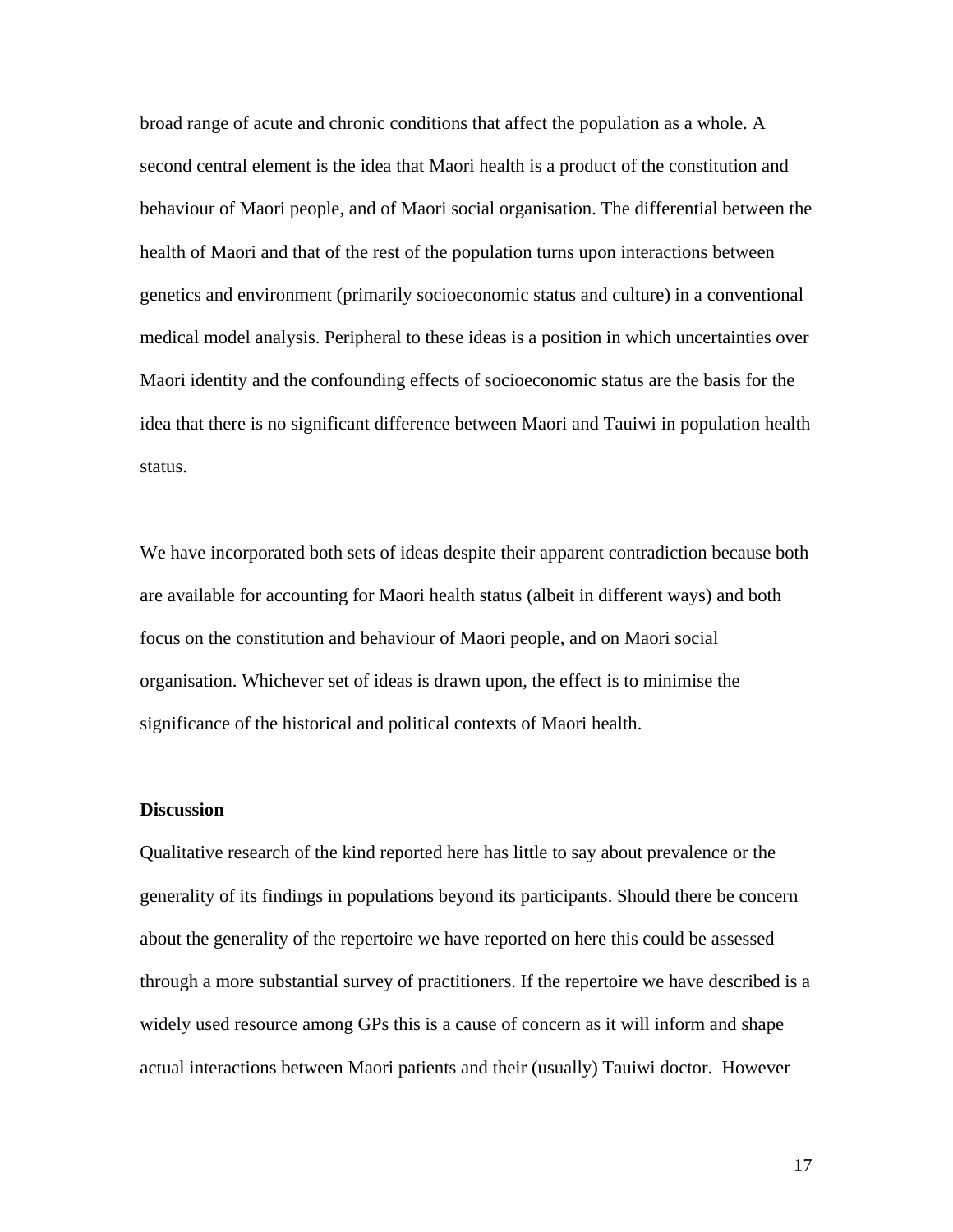our findings are consistent with other studies of the language of the powerful (Ingham  $\&$ Kirkland, 1997; Malson, 1997; Ussher, 1992; 2001) in that the identified interpretative repertoire enables explanations of Maori morbidity that dissociate the phenomenon from relations of domination.

Further such Maori focussed constructions of Maori health are likely to create adverse effects on the communication between doctor and patient. As we already know about the impact of doctor-patient communication on health (Silverman, 1989; Simpson et al, 1991) and links between discrimination and health (Kreiger & Sidney, 1996) we argue that our findings have serious implications for Maori health outcomes from primary care. There are consequent implications for education and training of primary healthcare workers and for development of policies on Maori health.

We notice that our participants' explanations of the state Maori health do not relate in any way to widely available Maori theories and conceptualisations of health (Durie, 1995; Pere, 1997). These holistic, communitarian frameworks emphasise social, cultural and economic interconnection as the basis and context of individual health so that such factors take a crucial role in the explication of Maori health status. Our interpretation of Maori theory is that particular historical political processes and social contexts should be interrogated for their contributions to the established power relations within which the interactions and practices of primary healthcare are located. In the case of Aotearoa/New Zealand, such perspectives invite us especially to consider the colonial context of healthcare services in general.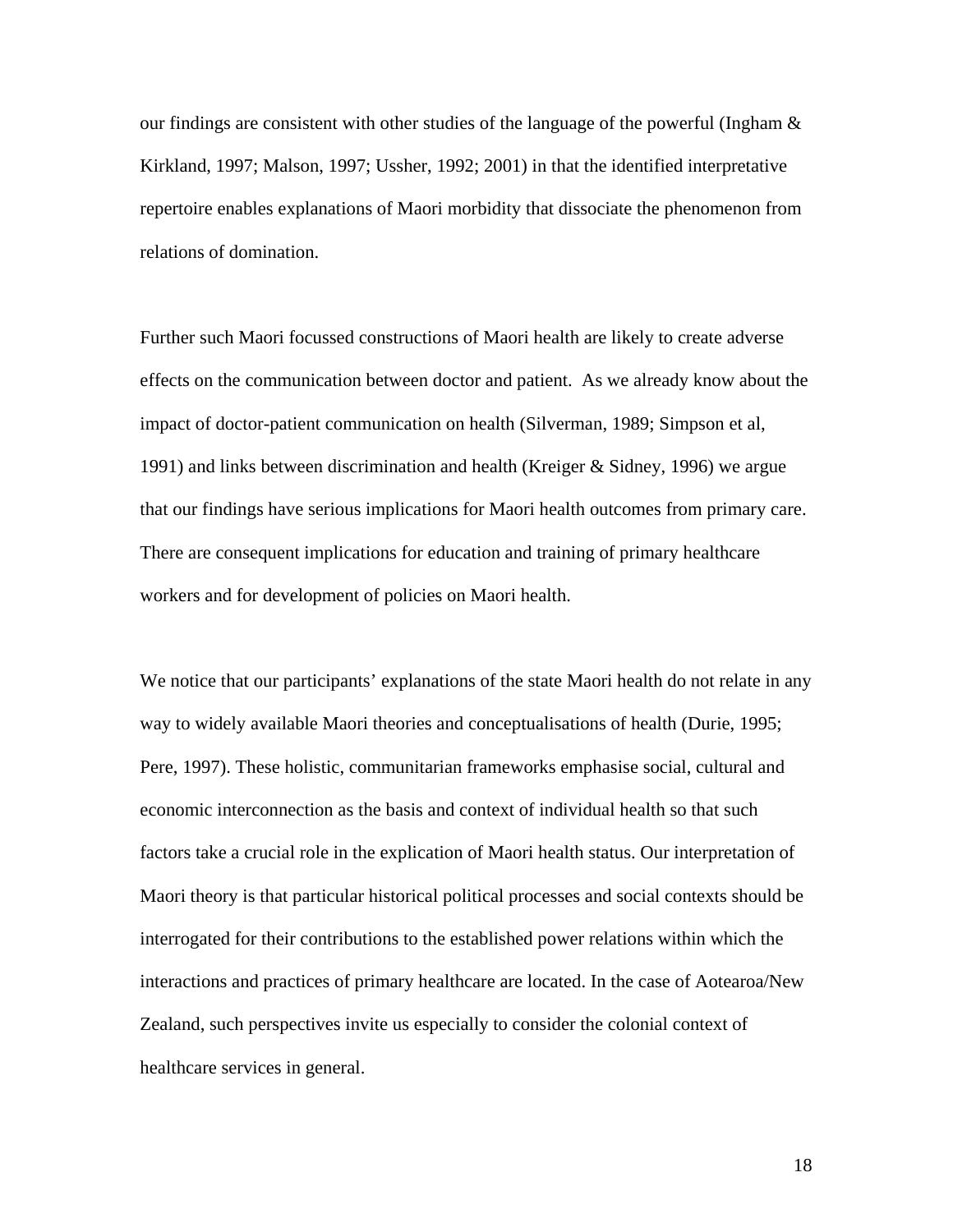Already to hand are the writings of numerous Maori academics that make clear the profound negative impact of 200 years of colonisation upon all aspects of Maori life (Smith, 1992; Smith, 1999; Walker, 1990) and especially upon Maori health and wellbeing. As well as diverse sources of introduced mortality and morbidity, Maori have experienced open warfare, land confiscation, destruction of their economic base, legislative injustice, social discrimination, and racism. These multiple assaults have resulted in severe disruption of diverse Maori cultural forms and institutions across the board. Maori have been effectively reduced to the status of second class citizens in their own country as reflected in the differential health statistics that are the subject of the participants' talk in this paper and other indicators such as wealth, education and social status. In the context of Maori health, the marginalisation of the cultural infrastructure that once cohered around Maori healing and medical practices, amounts to damage which can only have compounded the more obvious losses.

We argue that the resources of the Maori Morbidity repertoire lend themselves to explanations of the poor health status of Maori as a function of being Maori and so naturalize a situation that is ethically, socially, economically and unacceptable. In the privileging of such accounts what is achieved is the marginalising of the competing explanations of Maori health and morbidity based in the social and political contexts and processes referred to above.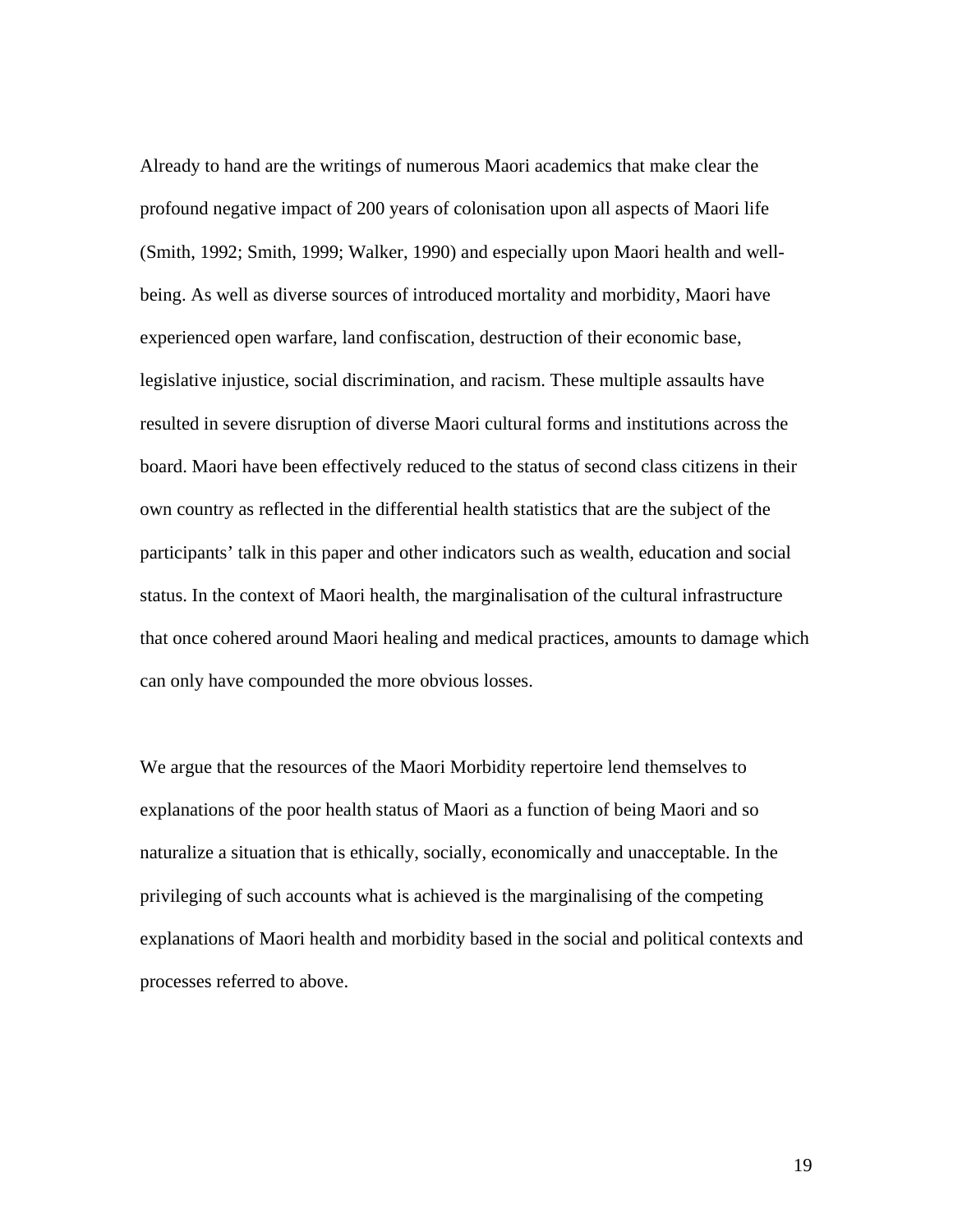We believe our findings have an intensely practical significance. Communication between doctor and patient is increasingly regarded as central to the practice of primary health care, directly and indirectly determining the outcome and therefore the efficacy of such enterprises. As far as we know studies of actual interactions between Maori and their GPs have not been done, but Maori research colleagues on the present study conducting interviews with Maori users of primary healthcare services have gathered data that raise serious concerns about the perceived beliefs of the participants' doctors concerning Maori and Maori health.

We argue that ideological resources and the discursive practices which flow from them (as highlighted in this research) that identify the causes of disparities in Maori health in characteristics of Maori or Maori social organisation stand in direct contradiction of the findings and recommendations of Maori scholarship and thinking. This imbalance needs to be addressed and will require work in both theoretical and applied fields that addresses the context and processes within which Maori health is constituted. Of critical importance to this effort will be the consideration of the paradigms within which doctors operate, and analyses of the power relations that underpin the everyday interactions of medical practice.

On the Maori side efforts are well under way to develop the kinds of ideological resources that are needed to support the rejuvenation of Maori society, bring the health gains that are needed, and produce the kind of equitable society to which so many in this country aspire. In particular Durie has developed elegant models of the necessities for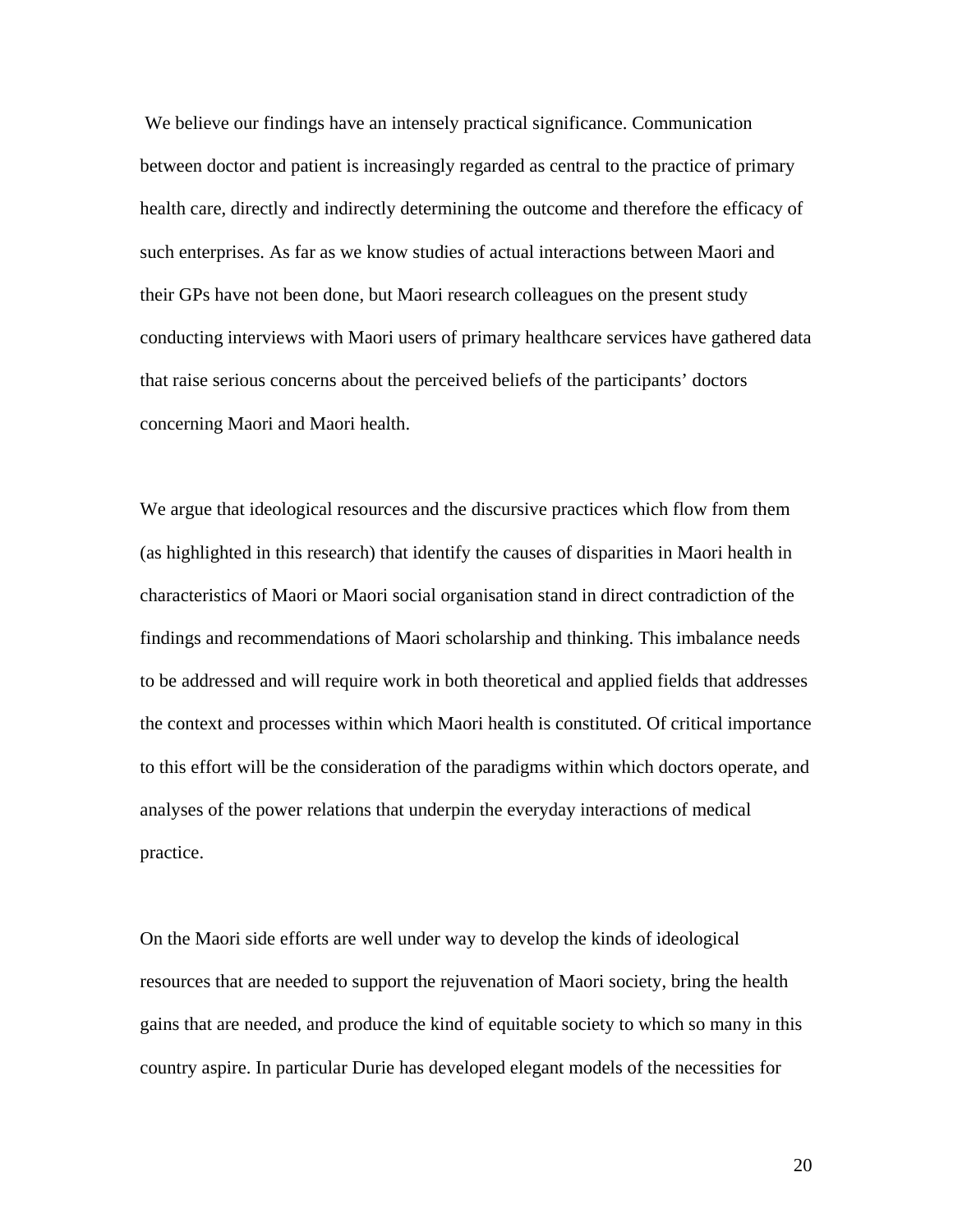Maori health and the development of Maori in all areas including health which make explicit the critical need for Maori to feel secure in their traditions and worldview. (Durie, 1997a). Te Pae Mahutonga (Durie, 1997b) stresses that the health of Maori depends on an intact, composite and holistic conception of their place in the world that rests on cultural, economic, spiritual and social foundations enabled by meaningful autonomy and appropriate leadership. These frameworks seem entirely congruent with emerging policy and practical trends toward "by Maori, for Maori" health service provision and together these developments represent a considerable challenge to the universalist claims of Tauiwi primary healthcare.

Meanwhile the current research project will continue the work of analysis and critique of Tauiwi discourses surrounding Maori health. Subsequent papers will present an overview of all of the interpretative repertoires encountered to date. In addition we will be able to offer a sharper focus on particular aspects of discourses of primary healthcare such as those in the area of compliance which constitute patients in ways that allocate blame for poor outcomes and justify doctors' practices.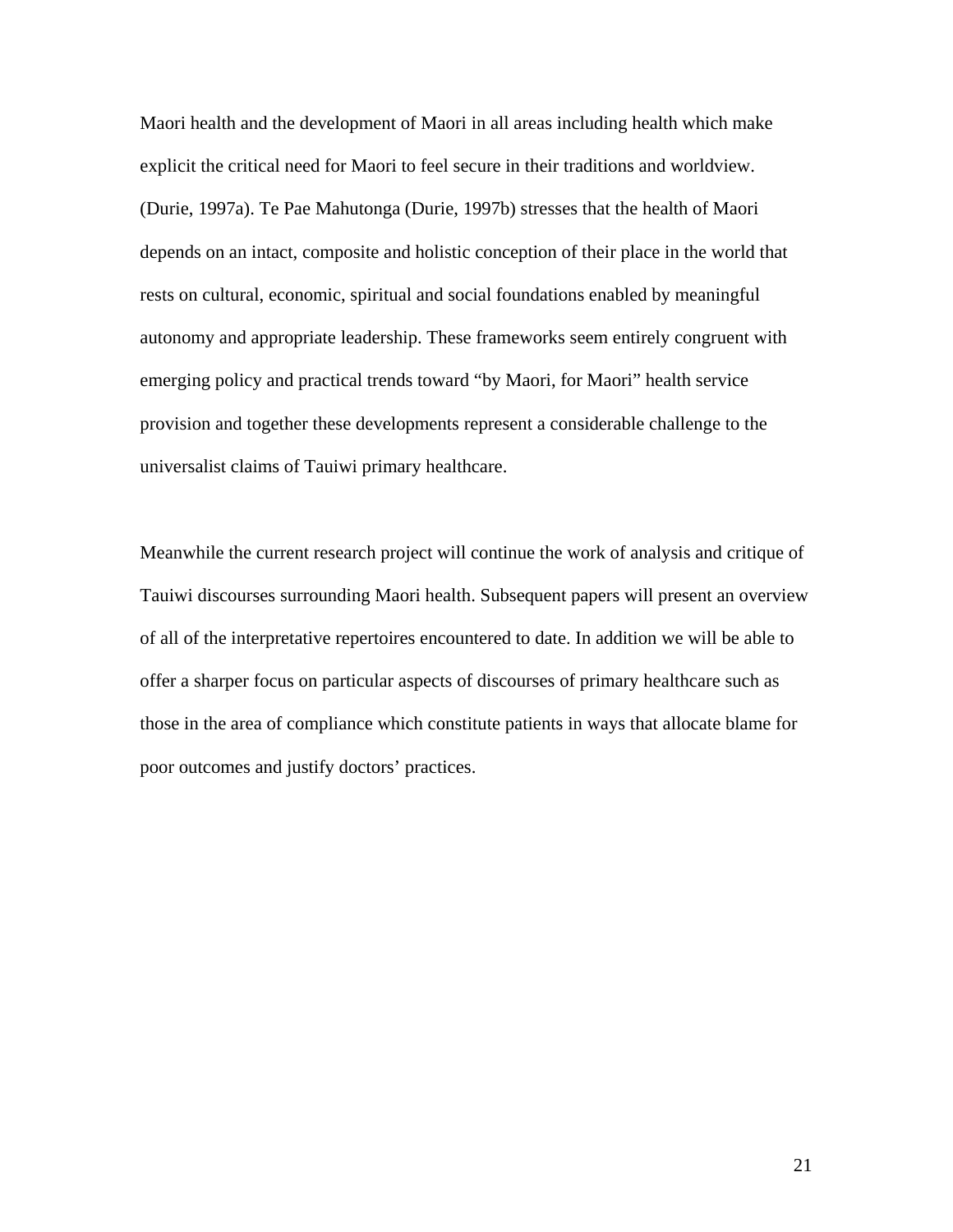### **References**

Antaki, C. (1987) *Analysing everyday explanations: a casebook of methods*. London: Sage.

Armstead, C., Lawler, K., Gordon, G., Cross, J. and Gibbons, J. (1989) Relationship of racial stressors to blood pressure and anger expression in black college students. *Health Psychology*. 8, 541-556.

- Atkinson, J. and Heritage, J. (1984) *Structures of social action: Studies in conversation analysis*. Cambridge: Cambridge University Press.
- Berger, P and Luckman, T. (1971) *The social construction of reality*. Harmondsworth: Penguin.
- Billig, M., Condor, S., Edwards, D., Gane, M., Middleton, D. and Radley, A. *Ideological dilemmas*. London: Sage, 1988.
- Cram, F. (1997) Developing partnerships in research: Pakeha researchers and Maori research. *Sites*. 35, 44-63.
- Cram, F., McCreanor,T., Smith, L., Nairn, R. and Johnstone, W. (forthcoming) Maori-Pakeha teamwork in Maori health research. *Sites*.
- Davis, P., Beaglehole, R. and Durie, M. (2000) Directions for public health in New Zealand in the new millenium. *NZ Public Health Report*., 7,1/2.

Dressler, W. (1990) Lifestyle stress and blood pressure in a southern black community. *Psychosomatic Medicine*. 52, 182-198.

Durie, M. (1994) *Whaiora: Maori health development*. Auckland: Oxford University Press.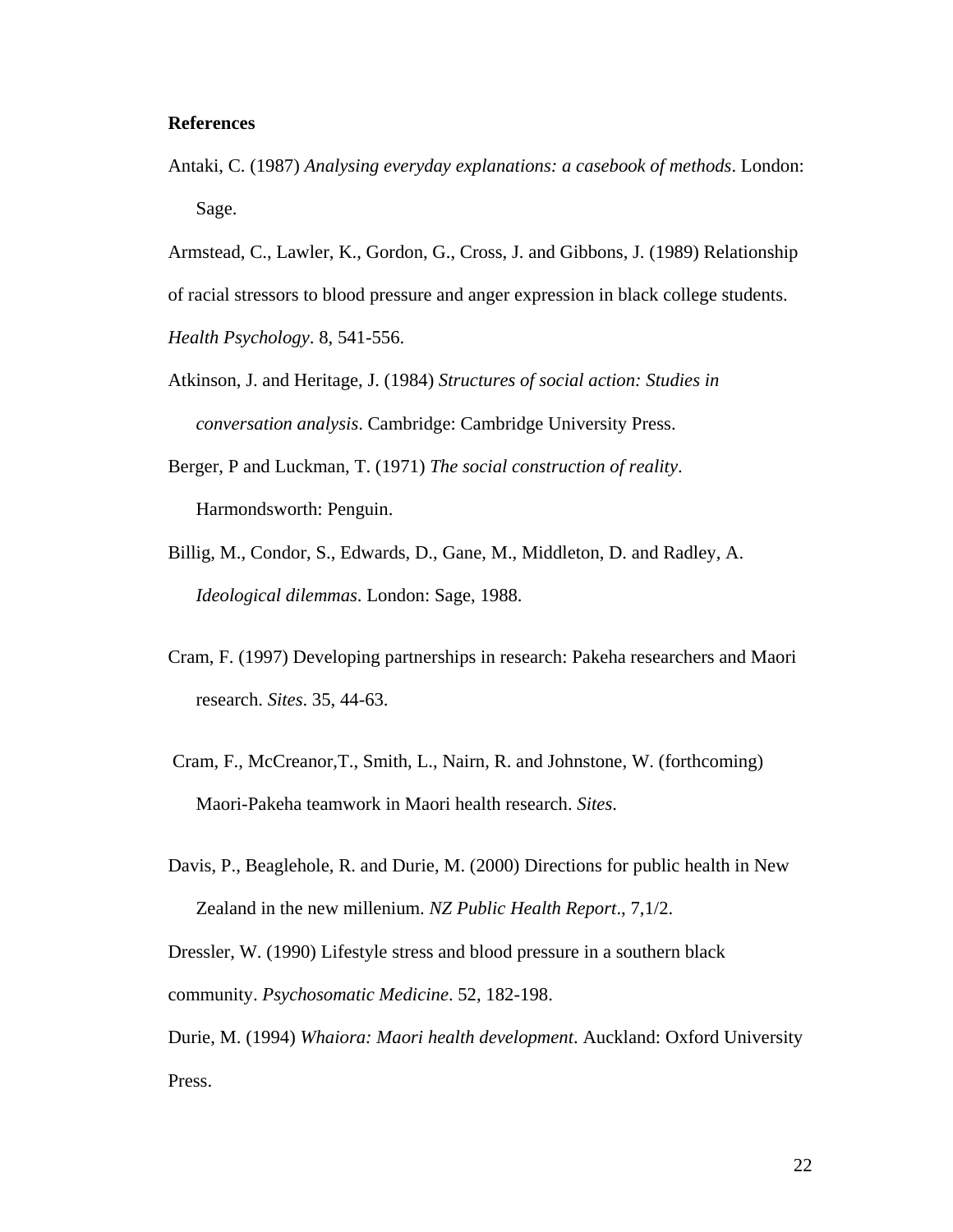Durie, M. (1988) The Treaty of Waitangi and health care*. New Zealand Medical Journal.* 102, 14, 283-5.

Durie, M. (1997a) *Puahou: a five point plan for improving Maori mental health*. Wellington: Maori Mental Health Summit.

Durie, M. (1997b) *Te Pae Mahutonga: a model for Maori health promotion.* Palmerston North: Te Putahi a Toi.

van Dijk, T. (1989) Mediating racism: the role of the media in reproducing racism. In Wodak R. (ed) *Language, power and ideology*. Philadelphia: John Benjamins.

Edwards, D. (1997) *Discourse and Cognition*. London: Sage.

Fairclough, N. (1993) Critical Discourse Analysis and the Marketisation of Public Discourse: The Universities. *Discourse and Society.* 4, 2, 133-168.

- Gavey, N. (1989). Feminist poststructuralism and discourse analysis: Contributions to feminist psychology. *Psychology of Women Quarterly, 13,* 459-475.
- Gergen, K. (1990a) *Realities and relationships: soundings in social construction*. Cambridge: Harvard University Press.
- Gergen, K. (1990b) Towards a Postmodern Psychology. *Humanistic Psychologist*. 18, 23-34.
- Harre, R. and Gillett, G. (1994) *The discursive mind*. Thousand Oaks, CA: Sage.
- Howden-Chapman, P. and Cram, F. (1998) *Social, cultural and economic determinants of health.* Wellington: National Health Committee.
- Hunter, S. and Fagan, P. (1994) White dreaming: Stereotypes of Aboriginal people in medical practice. *ATSI Health Bulletin*. 19: 17-24.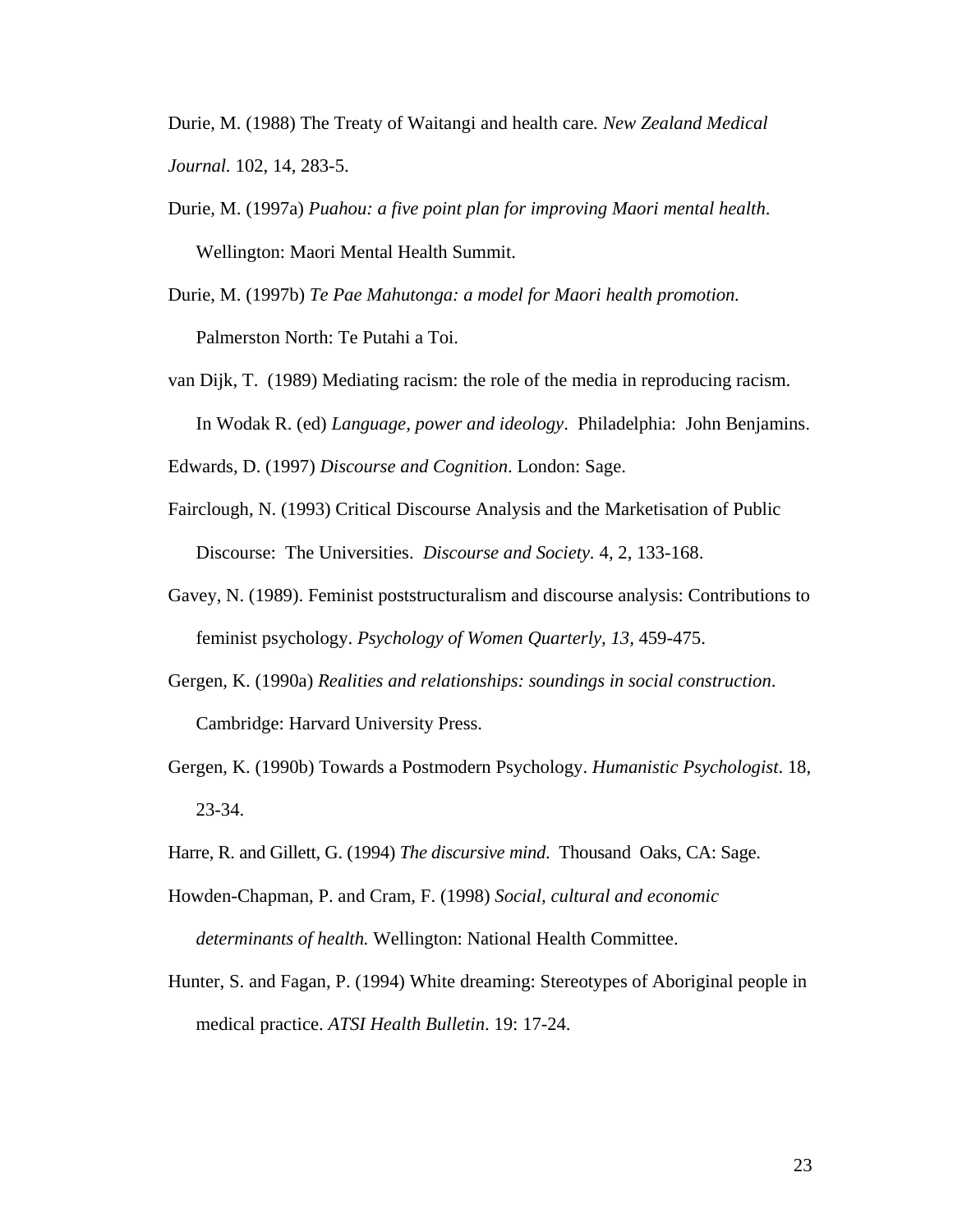- Ingham, R, Kirkland, D. (1997) Discourses and sexual health: providing for young people. In Yardley L (ed) *Material discourses of health and illness*. London: Routledge; 150-175.
- James, S., LaCroix, A., Kleinbaum, D. and Strogatz, D. (1984) John Henryism and blood pressure among black men; the role of occupational stressors. *Journal of Behavioural Medicine.* 7, 258-275.
- Kreiger, N. (1990) Racial and gender discrimination; risk factors for high blood pressure. *Social Science and Medicine*. 30, 1273-1281.
- Krieger, N. and Sidney, S. (1996) Racial discrimination and blood pressure: The CARDIA study of young black and white adults. *American Journal of Public Health*. 86, 10, 1370-1378.
- Kaplan, S., Greenfield, S. and Ware, J. (1989) Assessing the effects of physician-patient interactions on the outcomes of chronic disease. *Medical Care*. 27, 3, 111-127.
- Malson, H. (1997) Anorexic bodies and the discursive production of feminine excess. In Ussher J. (ed) *Body talk*. London: Routledge; 223-245.
- McCreanor, T. (1996) "Why strengthen the city wall when the enemy has poisoned the well?": an assay of anti-homosexual discourse in New Zealand. *Journal of Homosexuality*. 31, 4, 75-105.
- Ministry of Health. (1999) *Our health our future. Hauora pakari, koiora roa.* Wellington: Ministry of Health.
- Nairn, R. and McCreanor, T. (1990) Sensitivity and insensitivity: an imbalance in Pakeha accounts of Maori/Pakeha relations*. Journal of Language and Social Psychology*. 9, 4, 293-308.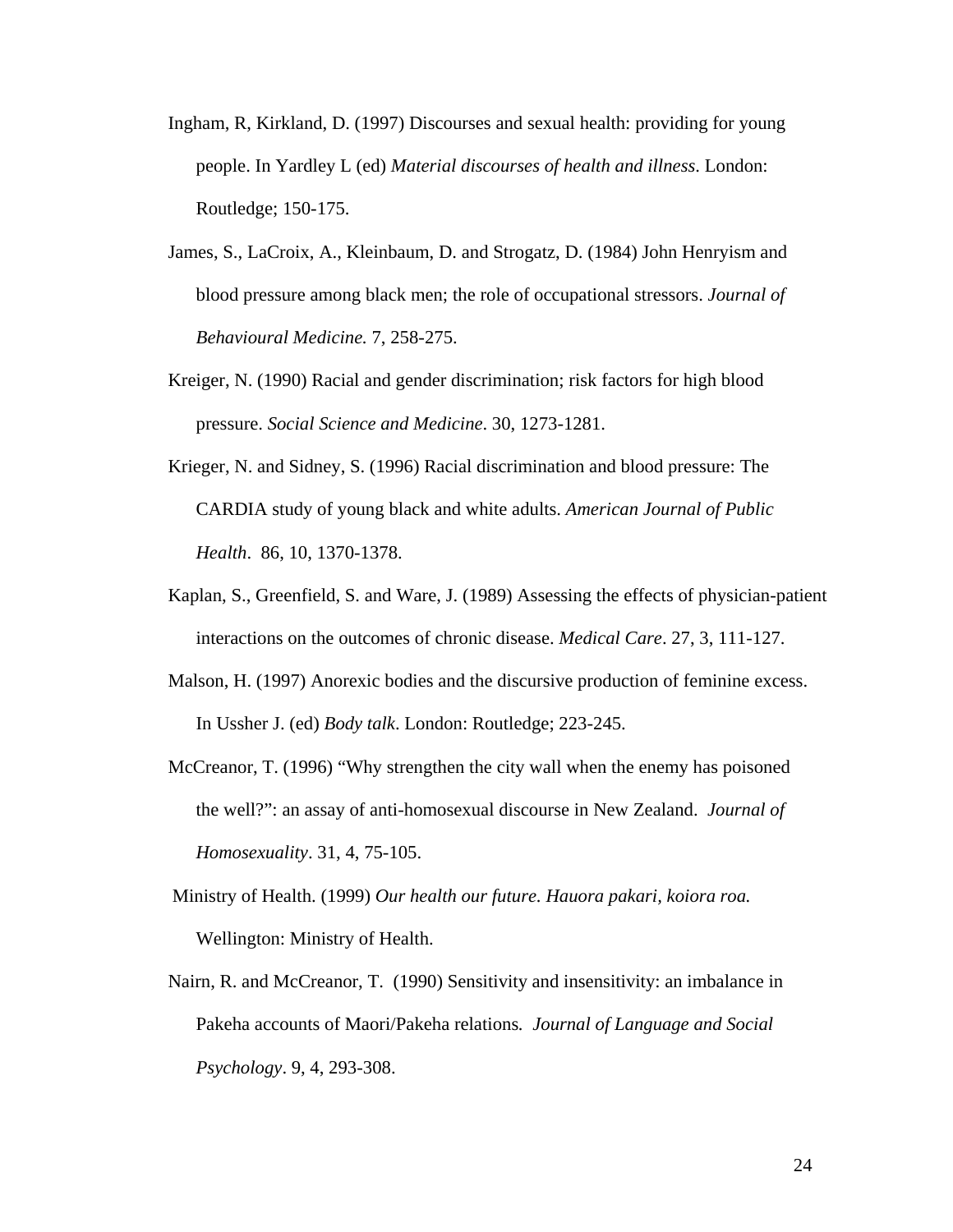- Nairn, R. and McCreanor, T. (1991) Race talk and commonsense.*. Journal of Language and Social Psychology*. 10, 4, 245-262..
- Ogden, J. (1997) Diet as a vehicle for self-control. In Yardley L (ed) *Material discourses of health and illness*. London: Routledge; 199-216.
- Parker, I, and Burman, E. (1992) *Discourse dynamics: critical analysis for social and individual psychology*. London: Routledge.
- Paul, D. (1998) Its not as easy as just walking in the door: Interpretations of indigenous peoples access to healthcare*. Australian Journal of Primary Health*. 4, 1, 66-71.
- Pollock, K. (1993) Attitude of mind as a means of resisting illness. In Radley, A. *Worlds of illness: biographical and cultural perspectives*. London: Routledge; 49- 70.
- Pomare, E. (1980) *Maori standards of health: a study of the period 1955-1975*. Wellington: Medical Research Council of New Zealand.
- Pomare, E. (1995) *Hauora: Maori standards of health III. A study of the years 1970- 1991.* Wellington: Te Ropu Rangahau Hauora a Eru Pomare.
- Radley, A. (1999) The aesthetics of illness: narrative, horror and the sublime. *Sociology of Health & Illness* 21: 778-796.
- Radley, A. (1993) The role of metaphor in adjustment to chronic illness. In Radley, A. *Worlds of illness: biographical and cultural perspectives*. London: Routledge; 109-123.
- Radley, A. and Billig, M. (1996) Accounts of health and illness: dilemmas and representations. *Sociology of Health and Illness*. 18, 2, 220-240.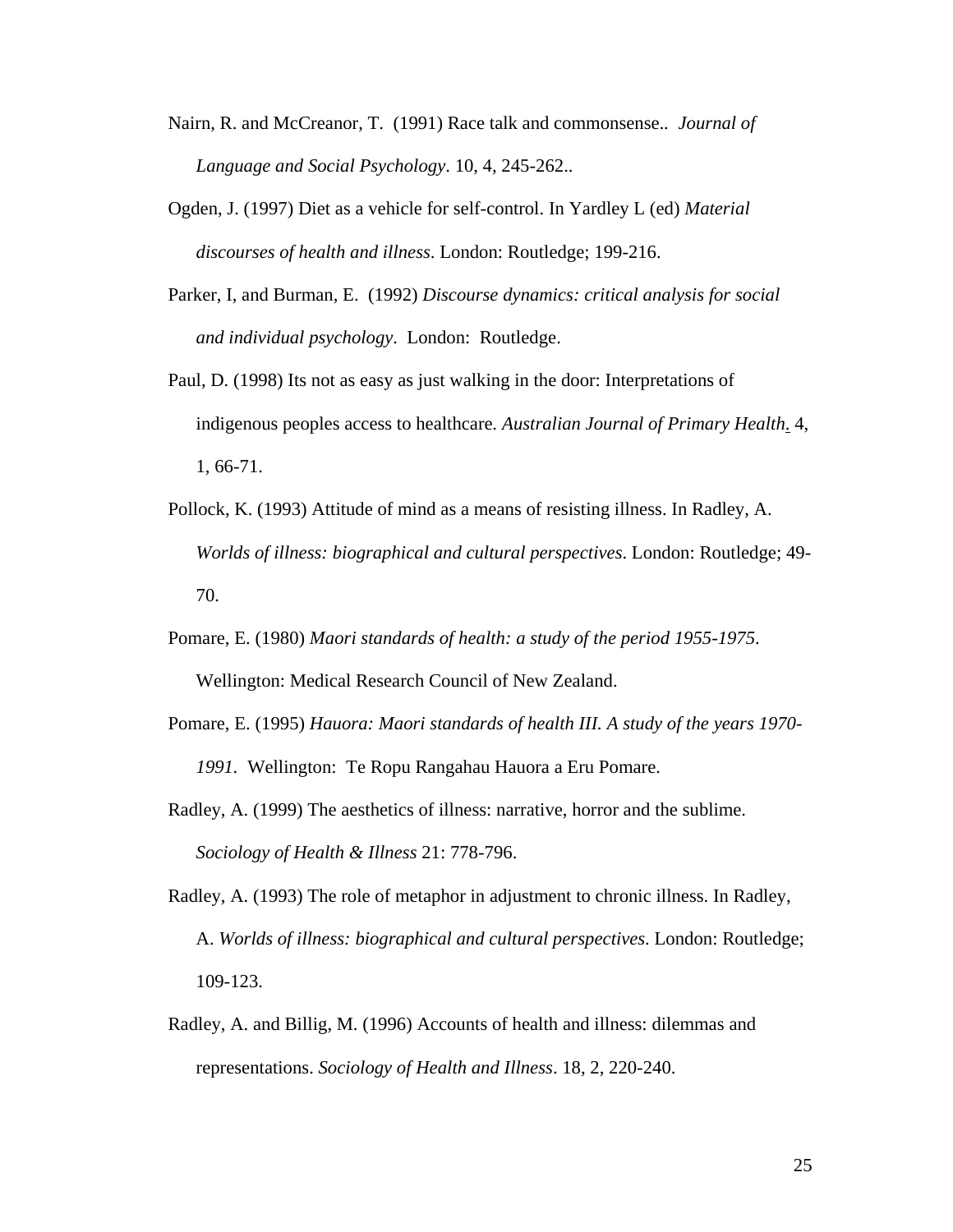- Ryan, K. and Denz-Penhey, H. (1996) Qualitative research in medical practice. *New Zealand Medical Journal*. 109, 87-88.
- Seidel, G. (1988) Verbal strategies of the collaborators: a discursive analysis of the July 1986 European Parliamentary debate on South African sanctions. In van Dijk, T. (ed) *Discourse, racism and ideology*. Amsterdam: Mouton de Gruyter.

Silverman, D. (1987) *Communication and Medical Practice*. London: Sage.

- Simpson, D., Buckman, R., Stewart, M., Maguire, P., Lipkin, M., Novack, D and Till, J. (1991) Doctor-patient communication: the Toronto consensus statement. *British Medical Journal*. 303,1385-1387.
- Smith, G. (1992) *The issue of research and Maori.* Auckland: Research Unit for Maori Education.
- Smith LT. (1999) *Decolonising methodology*. Auckland: Auckland University Press.
- Stanhope, J. and Prior, I. (1976) Maori and European teenagers: A comparison of self and examiner health appraisal. *Social Science and Medicine*. 10, 83-86.
- Teo, P. (2000) Racism in the news: A critical discourse analysis of news reporting in two Australian newspapers. *Discourse and Society*. 11, 1, 5-11.
- Ussher, J. (2001) The role of premenstrual dysphoric disorder in the subjectification of women. Address to New Zealand Health Psychology Conference, Auckland, New Zealand.
- Ussher, J. (1992) Science sexing psychology: positivistic science and gender bias in clinical psychology. In Ussher, J. (ed) *Gender issues in clinical psychology*. London: Routledge; 39-67.

Walker, R. (1987) *Nga tau tohetohe*. Auckland: Penguin.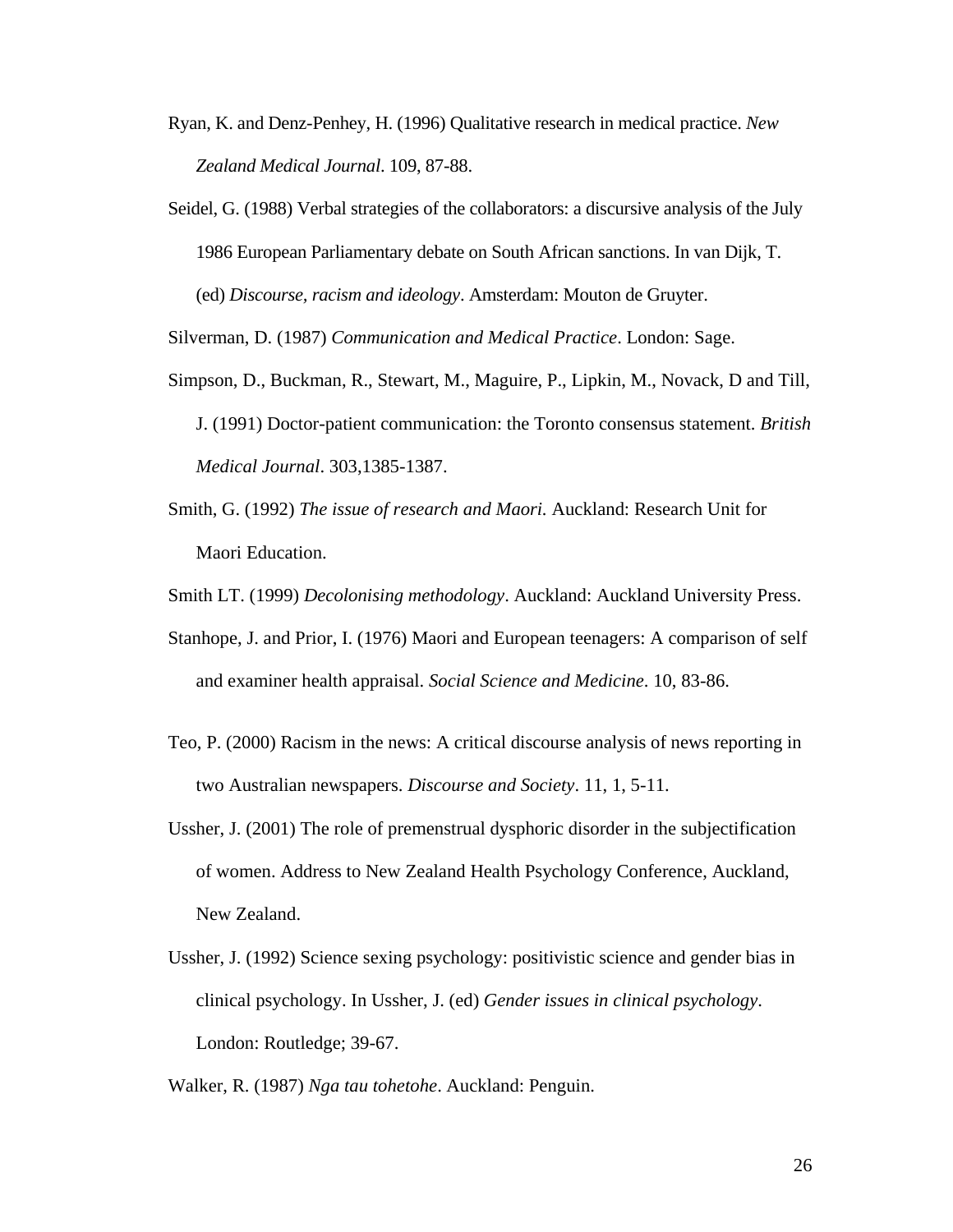Walker, R. (1990) *Ka whawhai tonu matou*. Auckland: Penguin.

- Wetherell, M. (1998) Positioning and Interpretative Repertoires: Conversation Analysis and Post-Structuralism in Dialogue. *Discourse and Society*. 9, 3, 87- 412.
- Wetherell, M. and Potter, J. (1992) *Mapping the language of racism: discourse and the legitimation of exploitation.* Hemel Hempstead: Harvester Wheatsheaf.